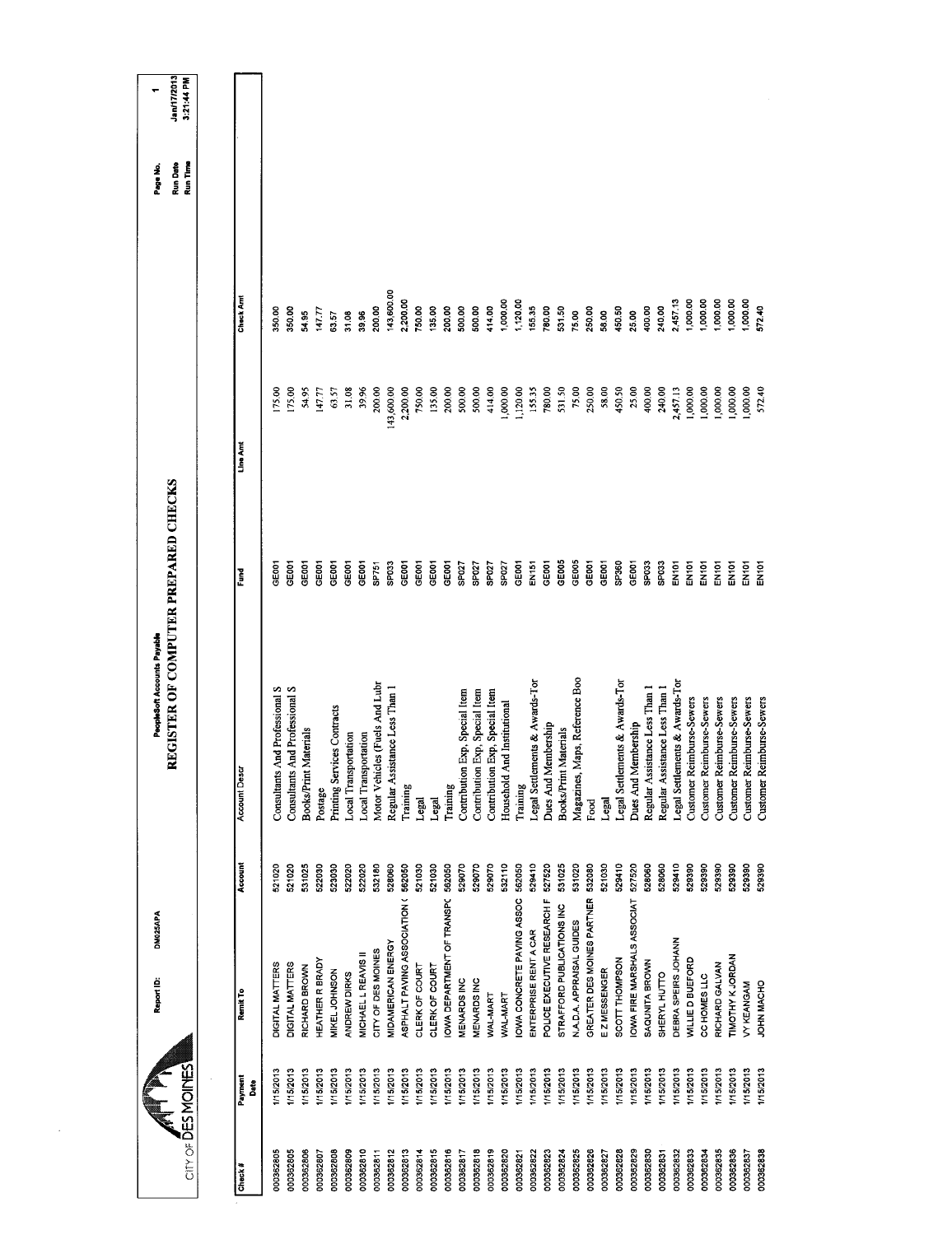| DM025APA<br>Report ID:<br>$CIR$ of DESMOINE                                  |                  | REGISTER OF COMPUTER PREPARED CHECKS<br>PeopleSoft Accounts Payable |                            |                   |                 | Run Time<br><b>Run Date</b><br>Page No. | Jan/17/2013<br>3:21:44 PM<br>N |
|------------------------------------------------------------------------------|------------------|---------------------------------------------------------------------|----------------------------|-------------------|-----------------|-----------------------------------------|--------------------------------|
| Remit To<br>Payment<br>å                                                     | Account          | <b>Account Descr</b>                                                | Ĕ                          | Line Amt          | Check Am        |                                         |                                |
| KYLES AME ZION CHURCH<br>1/15/2013                                           | 529390           | Customer Reimburse-Sewers                                           | EN101                      | 1,000.00          | 1,000.00        |                                         |                                |
| KEVIN SCHNEIDER<br>1/15/2013                                                 | 529390           | Customer Reimburse-Sewers                                           | EN101                      | 1,000.00          | 1,000.00        |                                         |                                |
| HEATHER SCOTT<br>1/15/2013                                                   | 529390           | Customer Reimburse-Sewers                                           | EN101                      | 1,000.00          | 1,000.00        |                                         |                                |
| SAM SIMON<br>1/15/2013                                                       | 529390           | Customer Reimburse-Sewers                                           | EN101                      | 1,000.00          | 1,000.00        |                                         |                                |
| SAM SIMON<br>1/15/2013                                                       | 529390           | Customer Reimburse-Sewers                                           | <b>EN101</b>               | 1,000.00          | 1,000.00        |                                         |                                |
| SARAH TAFFAE<br>1/15/2013                                                    | 529390           | Customer Reimburse-Sewers                                           | EN <sub>101</sub>          | 1,000.00          | 1,000.00        |                                         |                                |
| FREEDOM TIRE & AUTO SERVICE<br>1/15/2013                                     | 529070           | Contribution Exp, Special Item                                      | SP027                      | 500.00            | 500.00          |                                         |                                |
| GLOBAL INVESTIGATIVE & MANAC<br>OWEN AUTO LLC<br>1/15/2013<br>1/15/2013      | 521030<br>529070 | Contribution Exp, Special Item<br>Legal                             | GEOOT<br>SP027             | 70.00<br>194.98   | 194,98<br>70.00 |                                         |                                |
| <b>VAUGHNY DYKES</b><br>1/15/2013                                            | 528025           | Relocation Payment                                                  | SP854                      | 1,000.00          | 1,000.00        |                                         |                                |
| <b>LAVETA AGUINIGA</b><br>1/15/2013                                          | 528060           | Regular Assistance Less Than 1                                      | SPO33                      | 197.32            | 197.32          |                                         |                                |
| 601 ELOCUST LLC<br>1/15/2013                                                 | 528190           | Economic Development Grants                                         | SP371                      | 589.60            | 589.60          |                                         |                                |
| IOWA STATE UNIVERSITY<br>1/15/2013                                           | 562050           | Training                                                            | IS021                      | 2,550.00          | 2,550.00        |                                         |                                |
| ASPHALT PAVING ASSOCIATION (562050<br>1/15/2013                              |                  | Training                                                            | SP <sub>360</sub>          | 880.00            | 880.00          |                                         |                                |
| IOWA SECRETARY OF STATE<br>1/15/2013                                         | 527520           | Dues And Membership                                                 | GEOOT                      | 30.00             | 30.00           |                                         |                                |
| IOWA TURFGRASS INSTITUTE<br>OWA SECRETARY OF STATE<br>1/15/2013<br>1/15/2013 | 527500<br>562050 | Licenses And Permits                                                | GEO <sub>01</sub><br>GE001 | 30.00<br>420.00   | 420.00<br>30.00 |                                         |                                |
| <b>OWA CONCRETE PAVING ASSOC</b><br>1/15/2013                                | 562050           | Training<br>Training                                                | SP360                      | 800.00            | 800.00          |                                         |                                |
| OWA CONCRETE PAVING ASSOC<br>I/15/2013                                       | 562050           | Training                                                            | SP360                      | 20.00             | 20.00           |                                         |                                |
| PROFESSIONAL DEVELOPERS OF<br>1/15/2013                                      | 527520           | Dues And Membership                                                 | <b>GEOD1</b>               | 300.00            | 300.00          |                                         |                                |
| MID-STATES ORGANIZED CRIME I<br>1/15/2013                                    | 527520           | Dues And Membership                                                 | GE001                      | 300.00            | 300.00          |                                         |                                |
| INFO GROUP<br>1/15/2013                                                      | 526125           | Electronic Databases                                                | GE001                      | 12,000.00         | 12,000.00       |                                         |                                |
| <b>OWA STATE UNIVERSITY</b><br>1/15/2013                                     | 521070           | Laboratory                                                          | GE001                      | 20.10             | 60.30           |                                         |                                |
| <b>OWA STATE UNIVERSITY</b><br>1/15/2013                                     | 521070           | Laboratory                                                          | GE001<br>පෙන               | 20.10<br>20.10    | 60.30<br>60.30  |                                         |                                |
| IOWA STATE UNIVERSITY<br>MIDAMERICAN ENERGY<br>1/15/2013<br>1/15/2013        | 521070<br>525020 | Electric Light And Power<br>Laboratory                              | GEOOT                      | 16.92             | 109.87          |                                         |                                |
| <b>MIDAMERICAN ENERGY</b><br>1/15/2013                                       | 525020           | Electric Light And Power                                            | GE001                      | 48.77             | 109.87          |                                         |                                |
| MIDAMERICAN ENERGY<br>1/15/2013                                              | 525020           | Electric Light And Power                                            | GE <sub>001</sub>          | 44.18             | 109.87          |                                         |                                |
| NITE OWL PRINTING<br>1/15/2013                                               | 529430           | Legal Expenses Reimbursable By                                      | GEDOT                      | 60.00             | 60.00           |                                         |                                |
| SHERWIN-WILLIAMS<br>1/15/2013                                                | 532200           | Wood Finish Products                                                | CP <sub>034</sub>          | 199,30            | 199.30          |                                         |                                |
| ABC PEST CONTROL<br>1/15/2013                                                | 521190           | Pest Control Services                                               | ENOOD                      | 18.00             | 166.10          |                                         |                                |
| ABC PEST CONTROL<br><b>I/15/2013</b>                                         | 521190           | Pest Control Services                                               | EN151                      | 12.49             | 166.10          |                                         |                                |
| ABC PEST CONTROL<br>1/15/2013                                                | 521190           | Pest Control Services                                               | GE <sub>001</sub>          | 18.00             | 166.10          |                                         |                                |
| ABC PEST CONTROL<br>115/2013                                                 | 521190           | Pest Control Services                                               | <b>GEIODT</b>              | 18.50             | 166.10          |                                         |                                |
|                                                                              |                  |                                                                     |                            |                   |                 |                                         |                                |
| ABC PEST CONTROL<br>115/2013                                                 | 521190           | Pest Control Services                                               |                            | GE <sub>001</sub> | 18.50           | 166.10                                  |                                |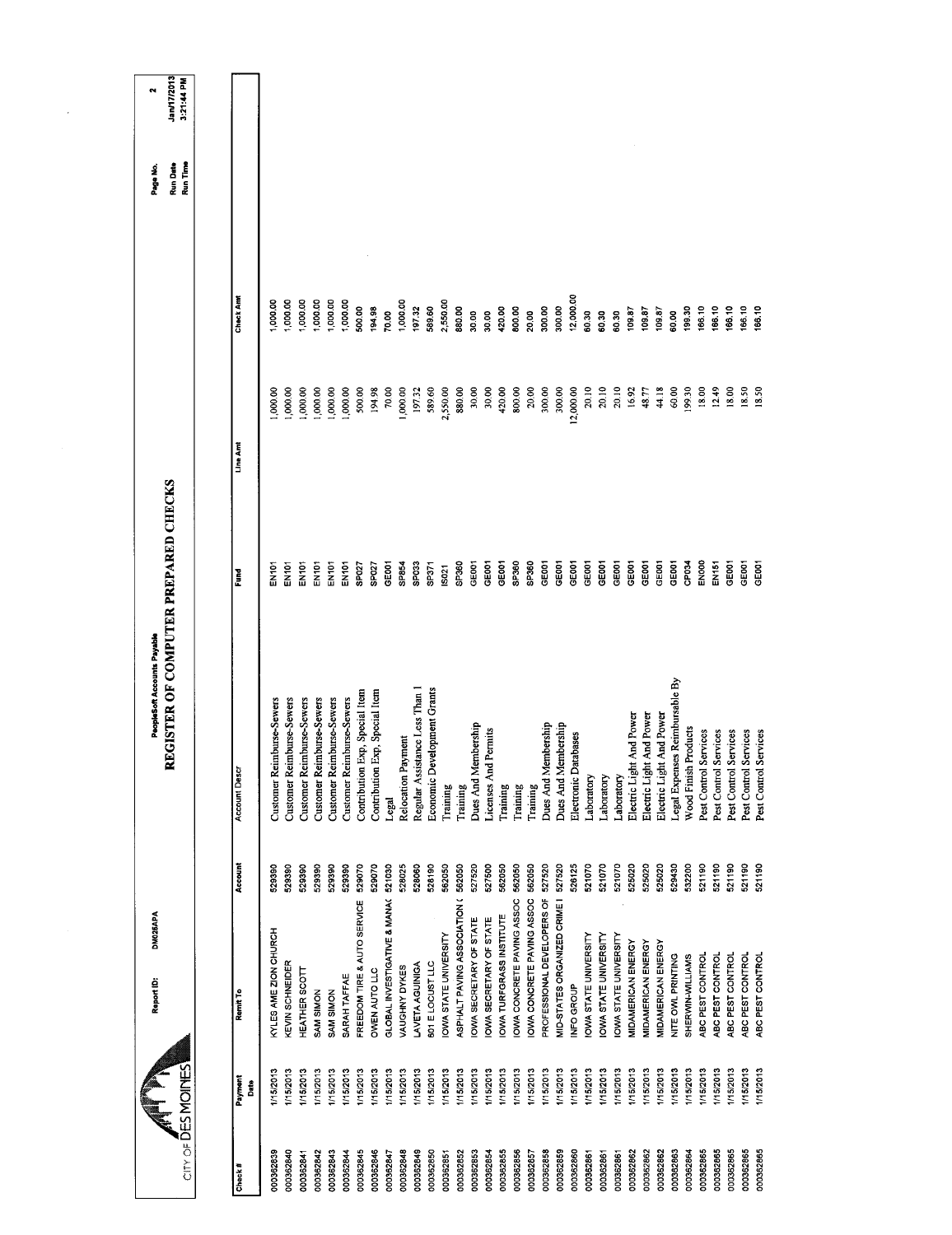| $CITY$ of $\overline{D}ES$ MOINES |              | DM025APA<br>Report ID:       |         | REGISTER OF COMPUTER PREPARED CHECKS<br>PeopleSoft Accounts Payable |                   |          |          | <b>Jan/17/2013</b><br>3:21:44 PM<br>ø<br>Run Time<br>Run Date<br>Page No. |  |
|-----------------------------------|--------------|------------------------------|---------|---------------------------------------------------------------------|-------------------|----------|----------|---------------------------------------------------------------------------|--|
|                                   |              |                              |         |                                                                     |                   |          |          |                                                                           |  |
| Check#                            | Payment<br>å | Remit To                     | Account | Account Descr                                                       | Ĕ                 | Line Amt | Check Am |                                                                           |  |
| 000362865                         | 1/15/2013    | ABC PEST CONTROL             | 526010  | R&M-Buildings                                                       | AG251             | 49.12    | 166.10   |                                                                           |  |
| 000362865                         | 1/15/2013    | ABC PEST CONTROL             | 526010  | R&M-Buildings                                                       | AG251             | 20,00    | 66,10    |                                                                           |  |
| 000362865                         | 1/15/2013    | ABC PEST CONTROL             | 526010  | R&M-Buildings                                                       | <b>EN101</b>      | 11.49    | 66.10    |                                                                           |  |
| 000362866                         | 1/15/2013    | INTERSTATE ALL BATTERY CENTI | 532060  | Electrical Supplies And Parts                                       | IS040             | 16.50    | 16.50    |                                                                           |  |
| 000362867                         | 1/15/2013    | AIR FILTER SALES & SERVICE   | 532150  | Parts-Machinery & Equip (Non-M                                      | GEOOT             | 33.84    | 33.84    |                                                                           |  |
| 000362868                         | 1/15/2013    | BOLTON & HAY INC             | 532110  | Household And Institutional                                         | GE001             | 99.15    | 99.15    |                                                                           |  |
| 000362869                         | 1/15/2013    | BONNIES BARRICADES INC       | 527040  | Rent-Machinery & Mechanical Eq                                      | ENOOD             | 254.30   | 254,30   |                                                                           |  |
| 000362870                         | 1/15/2013    | AMERICAN MARKING INC         | 531010  | General Office                                                      | GEOOT             | 10.90    | 10,90    |                                                                           |  |
| 000362871                         | 1/15/2013    | ARAMARK UNIFORM SERVICES IN  | 527090  | Uniforms/Uniform Rental                                             | GE001             | 27.00    | 48.38    |                                                                           |  |
| 000362871                         | 1/15/2013    | ARAMARK UNIFORM SERVICES IN  | 527090  | Uniforms/Uniform Rental                                             | GEOOT             | 10.69    | 48.38    |                                                                           |  |
| 000362871                         | 1/15/2013    | ARAMARK UNIFORM SERVICES IN  | 527090  | Uniforms/Uniform Rental                                             | GE001             | 10.69    | 48.38    |                                                                           |  |
| 000362872                         | 1/15/2013    | BUDGET STORAGE RENTAL SPAC   | 527020  | Rent-Buildings                                                      | GEOOT             | 103.00   | 103.00   |                                                                           |  |
| 000362873                         | 1/15/2013    | CENTRAL DISTRIBUTORS         | 532170  | Minor Equipment And Hand Tools                                      | SP360             | 19.99    | 19.99    |                                                                           |  |
| 000362874                         | 1/15/2013    | DIAMOND OIL COMPANY          | 532130  | Lubricants (Non-Motor Vehicle)                                      | AG251             | 279.65   | 1,005.15 |                                                                           |  |
| 000362874                         | 1/15/2013    | DIAMOND OIL COMPANY          | 526040  | R&M-Automotive Equipment                                            | EN151             | 725.50   | 1,005.15 |                                                                           |  |
| 000362875                         | 1/15/2013    | DES MOINES FEED & GARDEN     | 532010  | Agricultural And Horticultural                                      | SP360             | 160.00   | 360.00   |                                                                           |  |
| 000362875                         | 1/15/2013    | DES MOINES FEED & GARDEN     | 532010  | Agricultural And Horticultural                                      | <b>ISO21</b>      | 200,00   | 360.00   |                                                                           |  |
| 000362876                         | I/15/2013    | DES MOINES REGISTER          | 521030  | Legal                                                               | AG267             | 325.92   | 325.92   |                                                                           |  |
| 000362877                         | 1/15/2013    | DES MOINES WATER WORKS       | 521070  | Laboratory                                                          | GE001             | 10.00    | 10.00    |                                                                           |  |
| 000362878                         | 1/15/2013    | CLERK OF IOWA DISTRICT COUR  | 523020  | And Reproduction Exp<br>Photocopy                                   | GE005             | 36.00    | 36.00    |                                                                           |  |
| 000362879                         | 1/15/2013    | CLIVE POWER EQUIPMENT        | 532150  | Parts-Machinery & Equip (Non-M                                      | GE001             | 340.00   | 340.00   |                                                                           |  |
| 000362880                         | 1/15/2013    | FASTENAL COMPANY             | 532200  | Wood Finish Products                                                | ENOOO             | 113.70   | 227.40   |                                                                           |  |
| 000362880                         | 1/15/2013    | FASTENAL COMPANY             | 532200  | Wood Finish Products                                                | EN000             | 113.70   | 227.40   |                                                                           |  |
| 000362881                         | I/15/2013    | FEDEX                        | 522010  | <b>Contract Carriers</b>                                            | GE001             | 52.61    | 52.61    |                                                                           |  |
| 000362882                         | 1/15/2013    | G & L CLOTHING COMPANY       | 532250  | Wearing Apparel                                                     | GE001             | 87.29    | 181.78   |                                                                           |  |
| 000362882                         | 1/15/2013    | G & L CLOTHING COMPANY       | 532250  | Wearing Apparel                                                     | GE001             | 94.49    | 181.78   |                                                                           |  |
| 000362883                         | I/15/2013    | GRAINGER INC                 | 532260  | Safety & Protective Equip & Cl                                      | GE001             | 128.60   | 1,228.58 |                                                                           |  |
| 000362883                         | 1/15/2013    | GRAINGER INC                 | 532260  | Safety & Protective Equip & Cl                                      | GE001             | 133.50   | 228.58   |                                                                           |  |
| 000362883                         | 1/15/2013    | GRAINGER INC                 | 532170  | Minor Equipment And Hand Tools                                      | 15066             | 315.00   | 1,228.58 |                                                                           |  |
| 000362883                         | 1/15/2013    | <b>GRAINGER INC</b>          | 532260  | Safety & Protective Equip & Cl                                      | GE001             | 128.60   | 1,228.58 |                                                                           |  |
| 000362883                         | 1/15/2013    | GRAINGER INC                 | 532360  | Firefighting Supplies                                               | GEOOT             | 27.40    | 228.58   |                                                                           |  |
| 000362883                         | 1/15/2013    | GRAINGER INC                 | 532170  | Minor Equipment And Hand Tools                                      | 18066             | 195.48   | 1,228.58 |                                                                           |  |
| 000362884                         | 1/15/2013    | GRAYBAR ELECTRIC CO INC      | 532060  | Electrical Supplies And Parts                                       | CP <sub>034</sub> | 71.90    | 45257    |                                                                           |  |
| 000362884                         | 1/15/2013    | GRAYBAR ELECTRIC CO INC      | 532060  | Electrical Supplies And Parts                                       | AG251             | 325,34   | 452.57   |                                                                           |  |
| 000362884                         | 1/15/2013    | GRAYBAR ELECTRIC CO INC      | 532060  | Electrical Supplies And Parts                                       | CP <sub>034</sub> | 55.33    | 452.57   |                                                                           |  |
|                                   |              |                              |         |                                                                     |                   |          |          |                                                                           |  |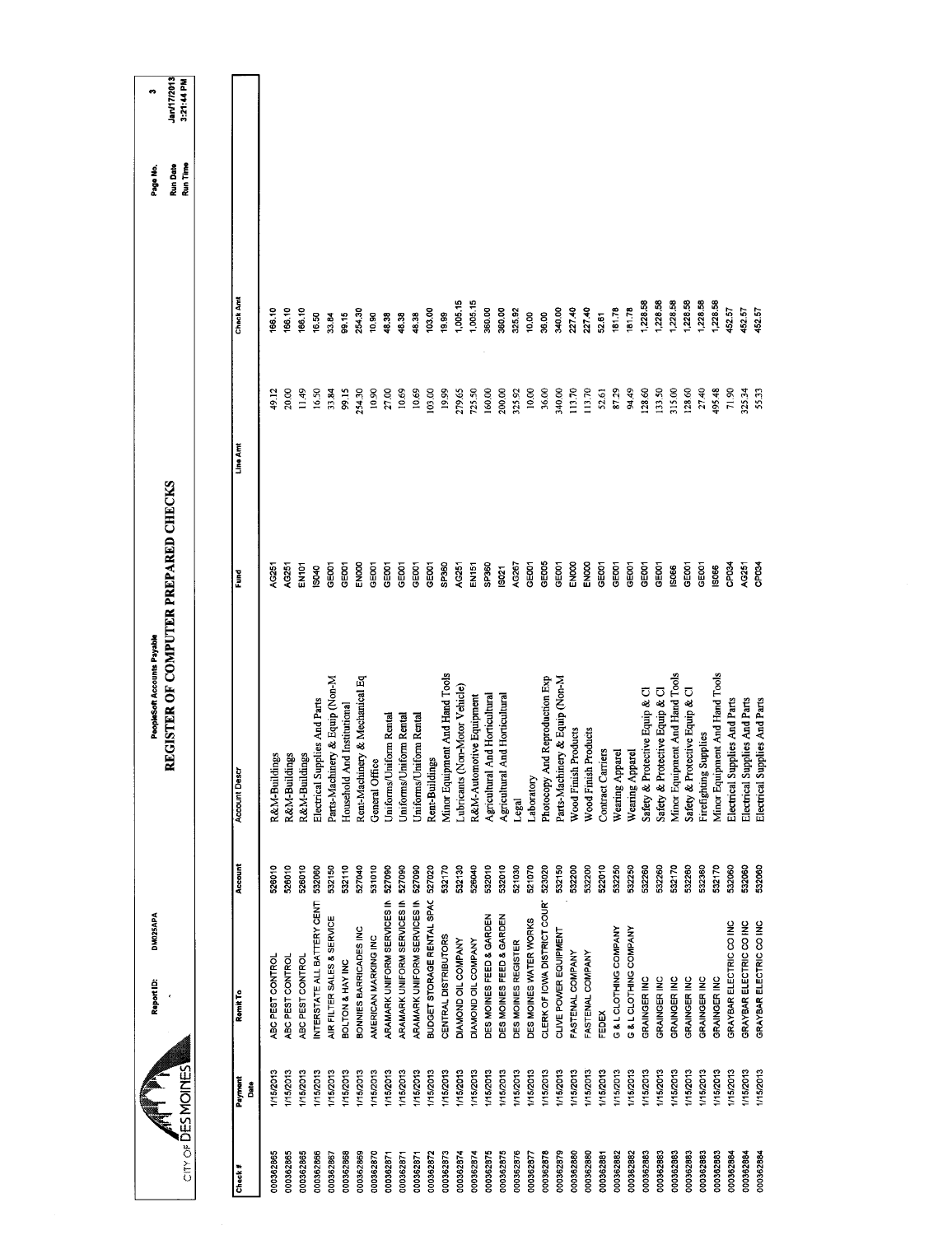|                                |                        | DM025APA<br>Report ID:           |         | PeopleSoft Accounts Payable          |                   |           |           | Page No.                    | ٠                         |
|--------------------------------|------------------------|----------------------------------|---------|--------------------------------------|-------------------|-----------|-----------|-----------------------------|---------------------------|
| $CITY OF \overline{D}ES MOMES$ |                        |                                  |         | REGISTER OF COMPUTER PREPARED CHECKS |                   |           |           | <b>Run Date</b><br>Run Time | Jan/17/2013<br>3:21:44 PM |
|                                |                        |                                  |         |                                      |                   |           |           |                             |                           |
| Check#                         | Payment<br><b>Bate</b> | Remit To                         | Account | Account Desc                         | Fund              | Line Am   | Check Am  |                             |                           |
| 000362885                      | I/15/2013              | GREAT AMERICAN OUTDOOR           | 526040  | R&M-Automotive Equipment             | <b>4G251</b>      | 1,496.35  | 1.717.29  |                             |                           |
| 000362885                      | I/15/2013              | GREAT AMERICAN OUTDOOR           | 526040  | R&M-Automotive Equipment             | <b>G251</b>       | 220.94    | 1,717.29  |                             |                           |
| 000362886                      | 1/15/2013              | HELGET SAFETY SUPPLY INC         | 532260  | Safety & Protective Equip & Cl       | \$966             | 288.00    | 676.80    |                             |                           |
| 000362886                      | 1/15/2013              | HELGET SAFETY SUPPLY INC         | 532260  | Safety & Protective Equip & Cl       | 5066              | 388.80    | 676.80    |                             |                           |
| 000362887                      | I/15/2013              | OWA FIRE EQUIPMENT CO            | 532260  | Safety & Protective Equip & Cl       | ENDOO             | 68.60     | 68.60     |                             |                           |
| 000362888                      | 1/15/2013              | <b>IOWA HEALTH SYSTEM</b>        | 562050  | Training                             | GEOOT             | 825.00    | 825.00    |                             |                           |
| 000362889                      | I/15/2013              | OWA DEPARTMENT OF NATURAL        | 532180  | Motor Vehicles (Fuels And Lubr       | <b>SO10</b>       | 195.00    | 520.00    |                             |                           |
| 000362889                      | I/15/2013              | OWA DEPARTMENT OF NATURAL        | 532180  | Motor Vehicles (Fuels And Lubr       | $\frac{6}{2}$     | 130.00    | 520.00    |                             |                           |
| 000362889                      | 1/15/2013              | OWA DEPARTMENT OF NATURAL        | 532180  | Motor Vehicles (Fuels And Lubr       | IS010             | 65.00     | 520.00    |                             |                           |
| 000362889                      | I/15/2013              | <b>OWA DEPARTMENT OF NATURAL</b> | 532180  | Motor Vehicles (Fuels And Lubr       | <b>ISO10</b>      | 130.00    | 520.00    |                             |                           |
| 000362890                      | I/15/2013              | OWA TITLE COMPANY                | 521030  | Legal                                | GE001             | 125.00    | 750.00    |                             |                           |
| 000362890                      | 1/15/2013              | <b>IOWA TITLE COMPANY</b>        | 521030  | Legal                                | GE001             | 125.00    | 750.00    |                             |                           |
| 000362890                      | 1/15/2013              | <b>OWA TITLE COMPANY</b>         | 521030  | Legal                                | GE001             | 125.00    | 750.00    |                             |                           |
| 000362890                      | I/15/2013              | OWA TITLE COMPANY                | 521030  | Legal                                | GEOOT             | 125.00    | 750.00    |                             |                           |
| 000362890                      | 1/15/2013              | <b>OWA TITLE COMPANY</b>         | 521030  | Legal                                | GE001             | 125.00    | 750.00    |                             |                           |
| 000362890                      | 1/15/2013              | <b>IOWA TITLE COMPANY</b>        | 521030  | Legal                                | GE001             | 125,00    | 750.00    |                             |                           |
| 000362891                      | 115/2013               | KECK ENERGY                      | 532180  | Motor Vehicles (Fuels And Lubr       | <b>SO10</b>       | 0,624.68  | 61,640.89 |                             |                           |
| 000362891                      | 1/15/2013              | KECK ENERGY                      | 532180  | Motor Vehicles (Fuels And Lubr       | IS010             | 1,926.55  | 61,640.89 |                             |                           |
| 000362891                      | 1/15/2013              | KECK ENERGY                      | 532180  | Motor Vehicles (Fuels And Lubr       | IS010             | 2,280.89  | 61,640.89 |                             |                           |
| 000362891                      | 15/2013                | KECK ENERGY                      | 532180  | Motor Vehicles (Fuels And Lubr       | <b>SO10</b>       | 23,031.88 | 61,640.89 |                             |                           |
| 000362891                      | I/15/2013              | KECK ENERGY                      | 532180  | Motor Vehicles (Fuels And Lubr       | <b>SO10</b>       | 2,687.56  | 61,640.89 |                             |                           |
| 000362891                      | 1/15/2013              | KECK ENERGY                      | 532180  | Motor Vehicles (Fuels And Lubr       | ISO10             | 21,089.33 | 61,640.89 |                             |                           |
| 000362892                      | 1/15/2013              | HDS WHITE CAP CONSTRUCTION       | 532170  | Minor Equipment And Hand Tools       | GEDO <sub>1</sub> | 201.25    | 217.83    |                             |                           |
| 000362892                      | I/15/2013              | HDS WHITE CAP CONSTRUCTION       | 532170  | Minor Equipment And Hand Tools       | GE001             | 16.58     | 217.83    |                             |                           |
| 000362893                      | I/15/2013              | KOCH BROTHERS                    | 527140  | Copy Equipment Rental And Expe       | GEOOT             | 150.41    | 1,969.91  |                             |                           |
| 000362893                      | I/15/2013              | KOCH BROTHERS                    | 527140  | Copy Equipment Rental And Expe       | GE001             | 337.48    | 1,969.91  |                             |                           |
| 000362893                      | I/15/2013              | KOCH BROTHERS                    | 523020  | Photocopy And Reproduction Exp       | AG251             | 261.45    | 1,969.91  |                             |                           |
| 000362893                      | 1/15/2013              | KOCH BROTHERS                    | 523020  | Photocopy And Reproduction Exp       | AG257             | 152.92    | 1,969.91  |                             |                           |
| 000362893                      | I/15/2013              | <b>COCH BROTHERS</b>             | 527140  | Copy Equipment Rental And Expe       | GE001             | 141.00    | 1,969.91  |                             |                           |
| 000362893                      | I/15/2013              | KOCH BROTHERS                    | 523090  | Cost Per Copy Fee                    | GE001             | 722.86    | 1,969.91  |                             |                           |
| 000362893                      | 1/15/2013              | KOCH BROTHERS                    | 523090  | Cost Per Copy Fee                    | GE001             | 203.79    | 1,969.91  |                             |                           |
| 000362894                      | I/15/2013              | KRYGER GLASS CO                  | 526040  | R&M-Automotive Equipment             | GE001             | 39.95     | 39.95     |                             |                           |
| 000362895                      | 1/15/2013              | LOGAN CONTRACTORS SUPPLY         | 532230  | Steel, Iron And Related Metals       | SP360             | 993,75    | 2,741.27  |                             |                           |
| 000362895                      | 1/15/2013              | LOGAN CONTRACTORS SUPPLY         | 532230  | Steel, Iron And Related Metals       | SP360             | 800.00    | 2,741.27  |                             |                           |
| 000362895                      | 1/15/2013              | LOGAN CONTRACTORS SUPPLY         | 532170  | Minor Equipment And Hand Tools       | \$066             | 947.52    | 2,741.27  |                             |                           |
|                                |                        |                                  |         |                                      |                   |           |           |                             |                           |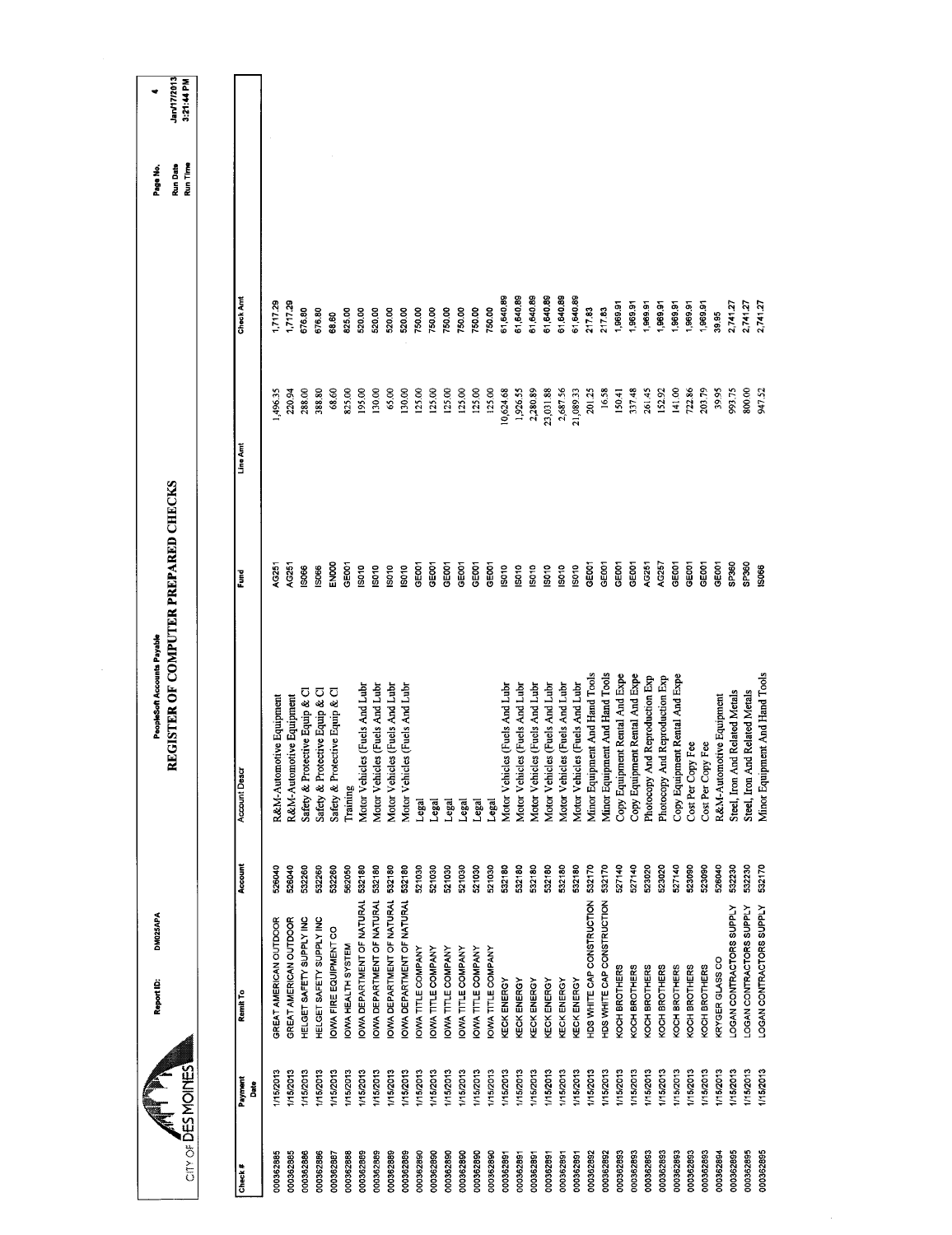|                      |           | DM025APA<br>Report ID:      |         | REGISTER OF COMPUTER PREPARED CHECKS<br>PeopleSoft Accounts Payable |              |          |           | Run Time<br>Run Date<br>Page No. | Jan/17/2013<br>3:21:44 PM<br>w |
|----------------------|-----------|-----------------------------|---------|---------------------------------------------------------------------|--------------|----------|-----------|----------------------------------|--------------------------------|
| CITY OF DES MOMOINES |           |                             |         |                                                                     |              |          |           |                                  |                                |
| Payment<br>Check#    | Date      | Remit To                    | Account | Account Desci                                                       | š            | Line Amt | Check Amt |                                  |                                |
| 000362896            | 115/2013  | MAIL SERVICES LLC           | 522030  | Postage                                                             | <b>DO3</b>   | 1,402.55 | 2,567.80  |                                  |                                |
| 000362896            | I/15/2013 | MAIL SERVICES LLC           | 522030  | Postage                                                             | <b>GEOOT</b> | 236,69   | 2,567.80  |                                  |                                |
| 000362896            | 1/15/2013 | MAIL SERVICES LLC           | 522030  | Postage                                                             | GE001        | 39.92    | 2,567.80  |                                  |                                |
| 000362896            | 1/15/2013 | MAIL SERVICES LLC           | 522030  | Postage                                                             | 3E001        | 888,64   | 2,567.80  |                                  |                                |
| 000362897            | I/15/2013 | MENARDS INC                 | 532170  | Minor Equipment And Hand Tools                                      | ENDOO        | 110.70   | 696.58    |                                  |                                |
| 000362897            | 1/15/2013 | MENARDS INC                 | 532140  | Lumber, Wood Products And Insu                                      | SP360        | 161.94   | 696.58    |                                  |                                |
| 000362897            | 1/15/2013 | MENARDS INC                 | 532140  | Lumber, Wood Products And Insu                                      | SP360        | 43.21    | 696.58    |                                  |                                |
| 000362897            | I/15/2013 | MENARDS INC                 | 532140  | Lumber, Wood Products And Insu                                      | <b>SP260</b> | 11.35    | 696.58    |                                  |                                |
| 000362897            | I/15/2013 | MENARDS INC                 | 532140  | Lumber, Wood Products And Insu                                      | CP034        | 14.48    | 696.58    |                                  |                                |
| 000362897            | I/15/2013 | <b>MENARDS INC</b>          | 532140  | Lumber, Wood Products And Insu                                      | CP038        | 131.94   | 696.58    |                                  |                                |
| 000362897            | I/15/2013 | <b>MENARDS INC</b>          | 532140  | umber, Wood Products And Insu                                       | CP040        | 14.36    | 696.58    |                                  |                                |
| 000362897            | 1/15/2013 | MENARDS INC                 | 532140  | Lumber, Wood Products And Insu                                      | CP040        | 9.96     | 696.58    |                                  |                                |
| 000362897            | 1/15/2013 | <b>MENARDS INC</b>          | 532140  | Lumber, Wood Products And Insu                                      | CPO40        | 20.19    | 696.58    |                                  |                                |
| 000362897            | 1/15/2013 | MENARDS INC                 | 532140  | Lumber, Wood Products And Insu                                      | CPO40        | 78.45    | 696.58    |                                  |                                |
| 000362898            | 1/15/2013 | METRO WASTE AUTHORITY       | 527680  | andfill Dump Fees                                                   | AG251        | 968.51   | 968.51    |                                  |                                |
| 000362899            | 1/15/2013 | MID-STATES SUPPLY CO        | 532150  | Parts-Machinery & Equip (Non-M                                      | AG251        | 446.58   | 552.40    |                                  |                                |
| 000362899            | I/15/2013 | MID-STATES SUPPLY CO        | 532150  | Parts-Machinery & Equip (Non-M                                      | AG251        | 72.69    | 552.40    |                                  |                                |
| 000362899            | 1/15/2013 | MID-STATES SUPPLY CO        | 532150  | Parts-Machinery & Equip (Non-M                                      | AG251        | 33.13    | 552.40    |                                  |                                |
| 000362900            | 1/15/2013 | MIDWEST JANITORIAL SERVICES | 532040  | Cleaning, Janitorial And Sanit                                      | SP020        | 376.67   | 376.67    |                                  |                                |
| 000362901            | I/15/2013 | MIDWEST OFFICE TECHNOLOGY   | 523020  | Photocopy And Reproduction Exp                                      | AG251        | 339.93   | 339.93    |                                  |                                |
| 000362902            | 1/15/2013 | MILLERS HARDWARE INC        | 532170  | Minor Equipment And Hand Tools                                      | SP360        | 4.47     | 169.64    |                                  |                                |
| 000362902            | I/15/2013 | MILLERS HARDWARE INC        | 532100  | Hardware Items                                                      | GEOST        | 7.00     | 169.64    |                                  |                                |
| 000362902            | 1/15/2013 | MILLERS HARDWARE INC        | 532100  | Hardware Items                                                      | GE001        | 8.20     | 169.64    |                                  |                                |
| 000362902            | 1/15/2013 | MILLERS HARDWARE INC        | 532100  | Hardware Items                                                      | GE001        | 149.97   | 169.64    |                                  |                                |
| 000362903            | 1/15/2013 | MR LASER                    | 531040  | Computer (Data Processing)                                          | GEODT        | 99.95    | 209.94    |                                  |                                |
| 000362903            | 1/15/2013 | MR LASER                    | 531040  | Computer (Data Processing)                                          | GEOD1        | 109.99   | 209.94    |                                  |                                |
| 000362904            | 1/15/2013 | MUNICIPAL SUPPLY INC        | 532210  | Plumbing, Sewage And Drainage                                       | ENOOO        | 477.75   | 2,894.50  |                                  |                                |
| 000362904            | I/15/2013 | MUNICIPAL SUPPLY INC        | 532210  | Plumbing, Sewage And Drainage                                       | <b>EN000</b> | 283.50   | 2,894.50  |                                  |                                |
| 000362904            | 1/15/2013 | MUNICIPAL SUPPLY INC        | 532210  | Plumbing, Sewage And Drainage                                       | ENOOD        | 243.75   | 2,894.50  |                                  |                                |
| 000362904            | I/15/2013 | MUNICIPAL SUPPLY INC        | 532210  | Plumbing, Sewage And Drainage                                       | EN000        | 252.00   | 2,894.50  |                                  |                                |
| 000362904            | I/15/2013 | MUNICIPAL SUPPLY INC        | 532210  | Plumbing, Sewage And Drainage                                       | ENDOO        | 850.50   | 2,894.50  |                                  |                                |
| 000362904            | I/15/2013 | MUNICIPAL SUPPLY INC        | 532210  | Plumbing, Sewage And Drainage                                       | ENOOO        | 567.00   | 2,894.50  |                                  |                                |
| 000362904            | I/15/2013 | MUNICIPAL SUPPLY INC        | 532210  | Plumbing, Sewage And Drainage                                       | ENDOO        | 220.00   | 2,894.50  |                                  |                                |
| 000362905            | /15/2013  | NAPA DISTRIBUTION CENTER    | 532150  | Parts-Machinery & Equip (Non-M                                      | GEOOT        | 102.98   | 307.65    |                                  |                                |
| 000362905            | 1/15/2013 | NAPA DISTRIBUTION CENTER    | 532150  | nery & Equip (Non-M<br>Parts-Machi                                  | <b>GEOOT</b> | 39.89    | 307.65    |                                  |                                |
|                      |           |                             |         |                                                                     |              |          |           |                                  |                                |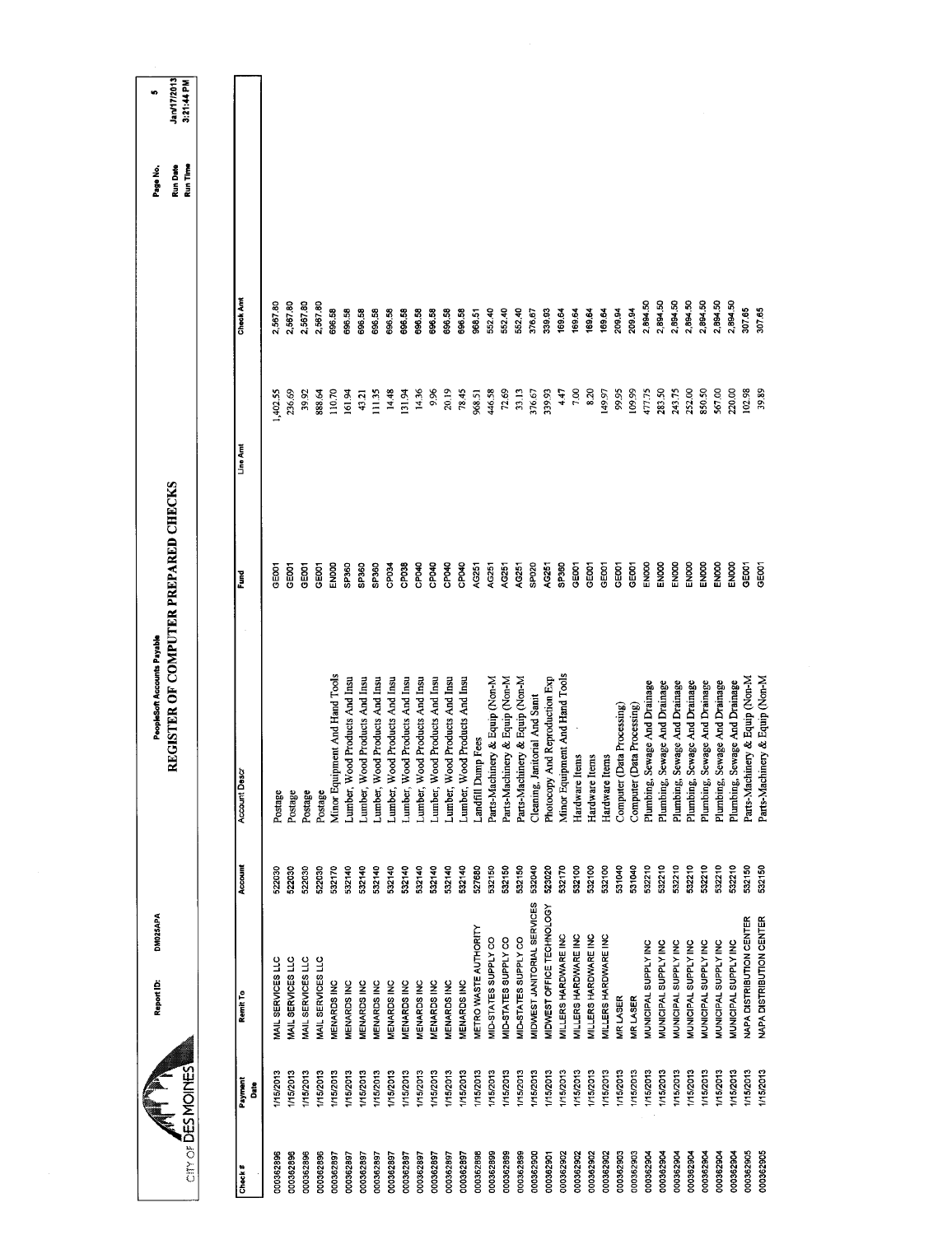|           |                    | DM025APA<br>Report ID:     |         | PeopleSoft Accounts Payable          |                   |          |           | Page No.             | ٠                         |
|-----------|--------------------|----------------------------|---------|--------------------------------------|-------------------|----------|-----------|----------------------|---------------------------|
|           | CITY OF DES MOINES |                            |         | REGISTER OF COMPUTER PREPARED CHECKS |                   |          |           | Run Time<br>Run Date | Jan/17/2013<br>3:21:44 PM |
|           |                    |                            |         |                                      |                   |          |           |                      |                           |
| Check#    | Payment            | Ramit To                   | Account | Account Descr                        | Fund              | Line Amt | Check Amt |                      |                           |
|           | Date               |                            |         |                                      |                   |          |           |                      |                           |
| 000362905 | I/15/2013          | NAPA DISTRIBUTION CENTER   | 532150  | Parts-Machinery & Equip (Non-M       | CEOO1             | 64.78    | 30/65     |                      |                           |
| 000362906 | I/15/2013          | NICHOLS CONTROLS & SUPPLY  | 532150  | Parts-Machinery & Equip (Non-M       | GE001             | 55.16    | 562.93    |                      |                           |
| 000362906 | I/15/2013          | NICHOLS CONTROLS & SUPPLY  | 532150  | Parts-Machinery & Equip (Non-M       | GE001             | 68.78    | 562.93    |                      |                           |
| 000362906 | 1/15/2013          | NICHOLS CONTROLS & SUPPLY  | 532150  | Parts-Machinery & Equip (Non-M       | GE001             | 30.02    | 562.93    |                      |                           |
| 000362906 | 1/15/2013          | NICHOLS CONTROLS & SUPPLY  | 532150  | Parts-Machinery & Equip (Non-M       | AG251             | 8.67     | 562.93    |                      |                           |
| 000362906 | 1/15/2013          | NICHOLS CONTROLS & SUPPLY  | 532150  | Parts-Machinery & Equip (Non-M       | AG251             | 400.30   | 562.93    |                      |                           |
| 000362907 | 1/15/2013          | NORWALK READY MIX          | 532050  | Concrete And Clay Products           | EN000             | 450.00   | 450.00    |                      |                           |
| 000362908 | 1/15/2013          | P & P SMALL ENGINES        | 532170  | Minor Equipment And Hand Tools       | IS021             | 545.40   | 545,40    |                      |                           |
| 000362909 | 1/15/2013          | PIGOTT INC                 | 542010  | <b>Buildings</b>                     | CP <sub>041</sub> | 206.17   | 221.22    |                      |                           |
| 000362909 | 1/15/2013          | PIGOTT INC                 | 531010  | General Office                       | GE001             | 15.05    | 221.22    |                      |                           |
| 000362910 | 1/15/2013          | POLK COUNTY RECORDER       | 521030  | Legal                                | GE001             | 27.00    | 54.00     |                      |                           |
| 000362910 | 1/15/2013          | POLK COUNTY RECORDER       | 521030  | Legal                                | GE001             | 27,00    | 54.00     |                      |                           |
| 000362911 | 1/15/2013          | ACME TOOLS                 | 532170  | Minor Equipment And Hand Tools       | SP360             | 99.00    | 119.78    |                      |                           |
| 000362911 | 1/15/2013          | ACME TOOLS                 | 532170  | Minor Equipment And Hand Tools       | SP360             | 20.78    | 119.78    |                      |                           |
| 000362912 | 1/15/2013          | SECURITY LOCKSMITHS        | 532100  | Hardware Items                       | ENOOO             | 24.50    | 32.70     |                      |                           |
| 000362912 | 1/15/2013          | <b>SECURITY LOCKSMITHS</b> | 532100  | Hardware Items                       | GE001             | 8.20     | 32.70     |                      |                           |
| 000362913 | 1/15/2013          | JORSON AND CARLSON INC     | 526050  | R&M-Operating & Construction E       | SP360             | 56.80    | 56,80     |                      |                           |
| 000362914 | 1/15/2013          | TOYNE INC                  | 532190  | Motor Vehicles (Parts And Supp       | GEOOT             | 140.59   | 140.59    |                      |                           |
| 000362915 | 1/15/2013          | <b>CENTURYLINK</b>         | 525150  | Telephone Service (Cell)             | IS040             | 280.36   | 936.28    |                      |                           |
| 000362915 | I/15/2013          | <b>CENTURYLINK</b>         | 525155  | Telephone Service                    | AG251             | 568.90   | 936.28    |                      |                           |
| 000362915 | 1/15/2013          | <b>CENTURYLINK</b>         | 525155  | Telephone Service                    | GEOD1             | 87.02    | 936.28    |                      |                           |
| 000362916 | 1/15/2013          | UNITED PARCEL SERVICE      | 522010  | Contract Carriers                    | <b>SO40</b>       | 93.55    | 93.55     |                      |                           |
| 000362917 | <b>I/15/2013</b>   | UTILITY EQUIPMENT COMPANY  | 532210  | Plumbing, Sewage And Drainage        | EN101             | 256.22   | 256.22    |                      |                           |
| 000362918 | 1/15/2013          | VAN METER INDUSTRIAL INC   | 532060  | Electrical Supplies And Parts        | GEOOT             | 37,25    | 37.25     |                      |                           |
| 000362919 | 1/15/2013          | AIRGAS USA LLC             | 532090  | Fuel (Non-Motor Vehicle)             | SP360             | 50.67    | 135.40    |                      |                           |
| 000362919 | 1/15/2013          | AIRGAS USA LLC             | 532170  | Minor Equipment And Hand Tools       | SP360             | 84.73    | 135.40    |                      |                           |
| 000362920 | 1/15/2013          | G & K SERVICES             | 526011  | R&M:Floor Coverings                  | AG251             | 6.50     | 207.75    |                      |                           |
| 000362920 | I/15/2013          | G & K SERVICES             | 526011  | R&M:Floor Coverings                  | AG251             | 2.00     | 207.75    |                      |                           |
| 000362920 | 1/15/2013          | G & K SERVICES             | 526011  | R&M:Floor Coverings                  | AG251             | 3.25     | 207.75    |                      |                           |
| 000362920 | I/15/2013          | G & K SERVICES             | 526011  | R&M:Floor Coverings                  | 4G251             | 27.95    | 207.75    |                      |                           |
| 000362920 | I/15/2013          | G & K SERVICES             | 526011  | R&M:Floor Coverings                  | AG251             | 11.75    | 207.75    |                      |                           |
| 000362920 | I/15/2013          | G & K SERVICES             | 526011  | R&M:Floor Coverings                  | AG251             | 40.50    | 207.75    |                      |                           |
| 000362920 | I/15/2013          | G & K SERVICES             | 526011  | R&M:Floor Coverings                  | 4G251             | 14.50    | 207.75    |                      |                           |
| 000362920 | I/15/2013          | G & K SERVICES             | 526011  | R&M:Floor Coverings                  | <b>G251</b>       | 7.25     | 207.75    |                      |                           |
| 000362920 | I/15/2013          | G & K SERVICES             | 526011  | Coverings<br>R&M:Floor               | A0251             | 9.75     | 207.75    |                      |                           |
|           |                    |                            |         |                                      |                   |          |           |                      |                           |
|           |                    |                            |         |                                      |                   |          |           |                      |                           |
|           |                    |                            |         |                                      |                   |          |           |                      |                           |
|           |                    |                            |         |                                      |                   |          |           |                      |                           |

 $\mathcal{A}^{(n)}$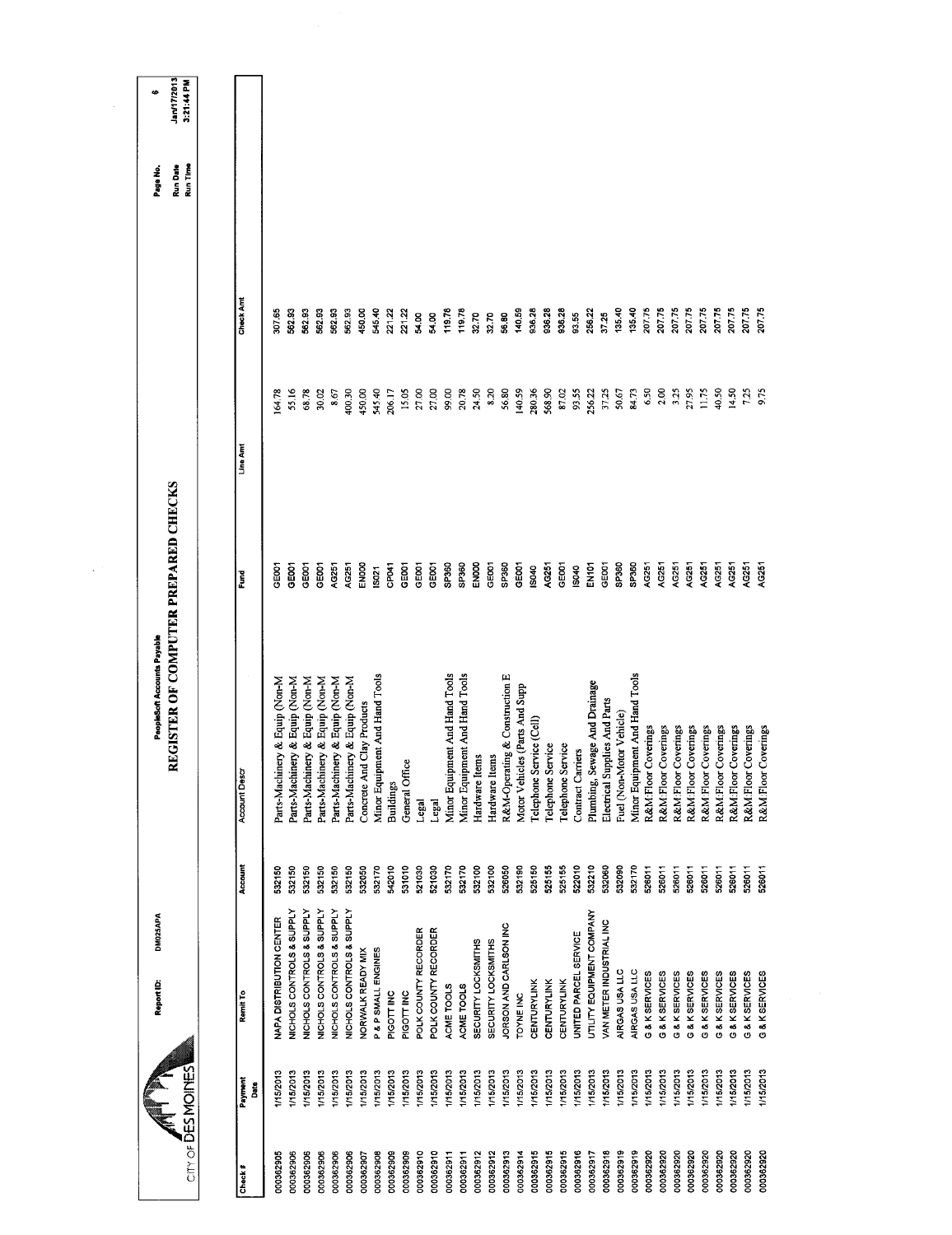| $CITY$ of $\overline{D}ES$ MOINES | DM025APA<br>Report ID: |         | REGISTER OF COMPUTER PREPARED CHECKS<br>PeopleSoft Accounts Payable |                   |            |            | Run Time<br>Run Date<br>Page No. | Jan/17/2013<br>3:21:44 PM<br>r. |
|-----------------------------------|------------------------|---------|---------------------------------------------------------------------|-------------------|------------|------------|----------------------------------|---------------------------------|
|                                   |                        |         |                                                                     |                   |            |            |                                  |                                 |
| Payment<br>Å<br>Check#            | Remit To               | Account | Account Descr                                                       | š                 | Line Amt   | Check Ant  |                                  |                                 |
| 1/15/2013<br>000362920            | G & K SERVICES         | 526011  | Coverings<br>R&M:Floor                                              | AG251             | 2.75       | 207.75     |                                  |                                 |
| I/15/2013<br>000362920            | G & K SERVICES         | 526011  | Coverings<br>R&M:Floor                                              | <b>AG251</b>      | 12.50      | 207.75     |                                  |                                 |
| 1/15/2013<br>000362920            | G & K SERVICES         | 526011  | Coverings<br>R&M:Floor                                              | AG251             | 6.25       | 207.75     |                                  |                                 |
| 1/15/2013<br>000362920            | G & K SERVICES         | 526011  | R&M:Floor Coverings                                                 | AC251             | 5.50       | 207.75     |                                  |                                 |
| I/15/2013<br>000362920            | G & K SERVICES         | 526011  | R&M:Floor Coverings                                                 | AG251             | 1.50       | 207.75     |                                  |                                 |
| 1/15/2013<br>000362920            | G & K SERVICES         | 526011  | R&M:Floor Coverings                                                 | AG251             | 21.80      | 207.75     |                                  |                                 |
| <b>I/15/2013</b><br>000362920     | G & K SERVICES         | 526011  | R&M:Floor Coverings                                                 | AG251             | 34.00      | 207.75     |                                  |                                 |
| I/15/2013<br>000362921            | EUREST SERVICES        | 527510  | Cleaning And Painting                                               | GE <sub>001</sub> | 4,795.00   | 4,795.00   |                                  |                                 |
| 1/15/2013<br>000362922            | OPERATION DOWNTOWN     | 528005  | Contributions                                                       | <b>SP862</b>      | 108,181.82 | 108,181.82 |                                  |                                 |
| 1/15/2013<br>000362923            | <b>OFFICEMAX</b>       | 531010  | General Office                                                      | GEDOT             | 159.95     | 1,582.45   |                                  |                                 |
| 1/15/2013<br>000362923            | <b>OFFICEMAX</b>       | 531010  | General Office                                                      | GE <sub>001</sub> | 27.56      | 1,582.45   |                                  |                                 |
| 1/15/2013<br>000362923            | <b>OFFICEMAX</b>       | 531010  | General Office                                                      | GE001             | 95.41      | 1,582.45   |                                  |                                 |
| 1/15/2013<br>000362923            | <b>OFFICEMAX</b>       | 531010  | General Office                                                      | GE001             | 19.42      | 1,582.45   |                                  |                                 |
| 1/15/2013<br>000362923            | <b>OFFICEMAX</b>       | 531010  | General Office                                                      | GE001             | 16,72      | 1,582.45   |                                  |                                 |
| 1/15/2013<br>000362923            | OFFICEMAX              | 531010  | General Office                                                      | GE001             | 5.05       | 1,582.45   |                                  |                                 |
| 1/15/2013<br>000362923            | <b>OFFICEMAX</b>       | 531010  | General Office                                                      | GE001             | 154.25     | 1,582.45   |                                  |                                 |
| I/15/2013<br>000362923            | OFFICEMAX              | 531010  | General Office                                                      | GE001             | 25.38      | 1,582.45   |                                  |                                 |
| 1/15/2013<br>000362923            | OFFICEMAX              | 531010  | General Office                                                      | GE001             | 65.04      | 582.45     |                                  |                                 |
| I/15/2013<br>000362923            | OFFICEMAX              | 531010  | General Office                                                      | GE005             | 17.28      | 1,582.45   |                                  |                                 |
| 115/2013<br>000362923             | OFFICEMAX              | 531010  | General Office                                                      | SP027             | 36.51      | 1,582.45   |                                  |                                 |
| 1/15/2013<br>000362923            | <b>OFFICEMAX</b>       | 531010  | General Office                                                      | SPO <sub>27</sub> | 120.44     | 1,582.45   |                                  |                                 |
| 1/15/2013<br>000362923            | <b>OFFICEMAX</b>       | 531010  | General Office                                                      | GE001             | 33.36      | 1,582.45   |                                  |                                 |
| 15/2013<br>000362923              | <b>OFFICEMAX</b>       | 531010  | General Office                                                      | GEOOT             | 79.46      | 1,582.45   |                                  |                                 |
| 1/15/2013<br>000362923            | <b>OFFICEMAX</b>       | 531010  | General Office                                                      | GE001             | 107.58     | 1,582.45   |                                  |                                 |
| 1/15/2013<br>000362923            | OFFICEMAX              | 531010  | General Office                                                      | GE001             | 47.30      | 1,582.45   |                                  |                                 |
| I/15/2013<br>000362923            | <b>OFFICEMAX</b>       | 531010  | General Office                                                      | GE001             | 135.24     | 1,582.45   |                                  |                                 |
| 1/15/2013<br>000362923            | OFFICEMAX              | 531010  | General Office                                                      | GEOOT             | 37.19      | 1,582.45   |                                  |                                 |
| 1/15/2013<br>000362923            | OFFICEMAX              | 531010  | General Office                                                      | GEOOT             | 82.72      | 1,582.45   |                                  |                                 |
| I/15/2013<br>000362923            | OFFICEMAX              | 531010  | General Office                                                      | GE001             | 13.31      | 1,582.45   |                                  |                                 |
| 1/15/2013<br>000362923            | <b>OFFICEMAX</b>       | 531010  | General Office                                                      | GEOOT             | 6914       | 1,582.45   |                                  |                                 |
| 1/15/2013<br>000362923            | OFFICEMAX              | 531010  | General Office                                                      | GE001             | 74.23      | 1,582.45   |                                  |                                 |
| I/15/2013<br>000362923            | OFFICEMAX              | 531010  | General Office                                                      | SP027             | 17.86      | 1,582.45   |                                  |                                 |
| I/15/2013<br>000362923            | <b>OFFICEMAX</b>       | 531010  | General Office                                                      | SPO <sub>27</sub> | 29.56      | 1,582.45   |                                  |                                 |
| 1/15/2013<br>000362923            | <b>OFFICEMAX</b>       | 531010  | General Office                                                      | SP027             | 44.21      | 1,582.45   |                                  |                                 |
| 1/15/2013<br>000362923            | OFFICEMAX              | 531010  | General Office                                                      | SPO <sub>27</sub> | 156,70     | 1,582.45   |                                  |                                 |
|                                   |                        |         |                                                                     |                   |            |            |                                  |                                 |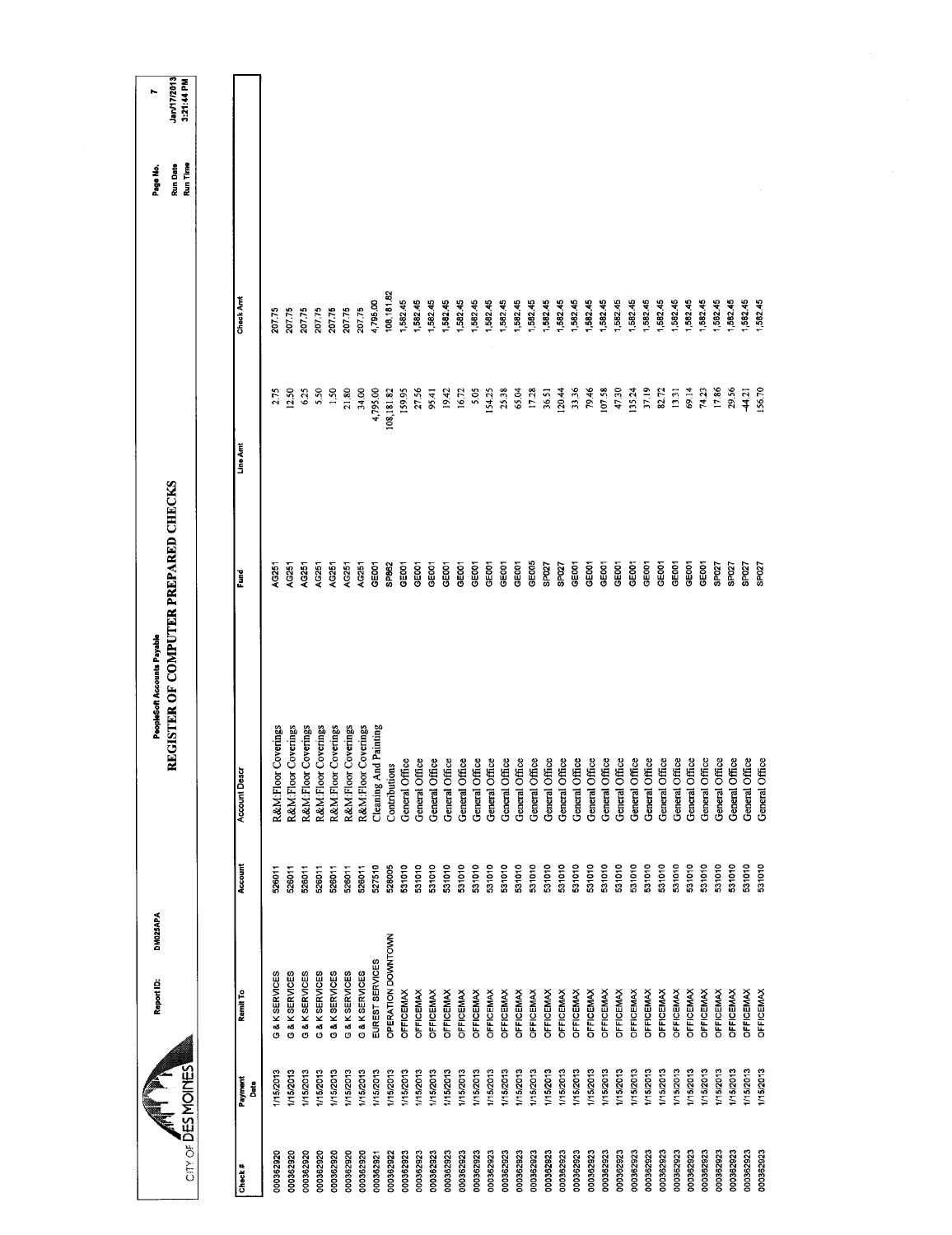| $CIT' OF \overline{D}ES MOMES$ | DM025APA<br>Report ID:       |         | REGISTER OF COMPUTER PREPARED CHECKS<br>PeopleSoft Accounts Payable |                   |           |                 | Run Date<br>Run Time<br>Page No. | Jan/17/2013<br>3:21:44 PM<br>× |
|--------------------------------|------------------------------|---------|---------------------------------------------------------------------|-------------------|-----------|-----------------|----------------------------------|--------------------------------|
|                                |                              |         |                                                                     |                   |           |                 |                                  |                                |
| Payment<br><b>B</b><br>Check#  | Ramit To                     | Account | <b>Account Desa</b>                                                 | Fund              | Line Amt  | Check Amt       |                                  |                                |
| 1/15/2013<br>000362924         | SANDRY FIRE SUPPLY           | 532260  | Safety & Protective Equip & Cl                                      | <b>GOST</b>       | 814.50    | 2,041.74        |                                  |                                |
| 1/15/2013<br>000362924         | SANDRY FIRE SUPPLY           | 532260  | Safety & Protective Equip & Cl                                      | GE001             | 201.00    | 2,041.74        |                                  |                                |
| 15/2013<br>000362924           | SANDRY FIRE SUPPLY           | 532260  | Safety & Protective Equip & Cl                                      | <b>POSE</b>       | 616.30    | 2,041.74        |                                  |                                |
| 1/15/2013<br>000362924         | SANDRY FIRE SUPPLY           | 532260  | Safety & Protective Equip & Cl                                      | <b>GEDOT</b>      | 409.94    | 2,041.74        |                                  |                                |
| 1/15/2013<br>000362925         | ASSOCIATION OF PUBLIC SAFETY | 527520  | Dues And Membership                                                 | GEDOT             | 69.00     | 69.00           |                                  |                                |
| V15/2013<br>000362926          | CHICAGO TRIBUNE              | 531025  | Books/Print Materials                                               | GEOCT             | 435.24    | 435.24          |                                  |                                |
| 1/15/2013<br>000362927         | MCGLADREY & PULLEN LLP       | 521020  | Consultants And Professional S                                      | GE001             | 85,895.00 | 85,895.00       |                                  |                                |
| 1/15/2013<br>000362928         | LEXISNEXIS RISK DATA MANAGEN | 531025  | <b>Books/Print Materials</b>                                        | GE005             | 50.00     | 50.00           |                                  |                                |
| I/15/2013<br>000362929         | LEXISNEXIS RISK DATA MANAGEN | 527110  | Rent-Non City Radio & Electron                                      | GE001             | 84.70     | 84.70           |                                  |                                |
| I/15/2013<br>000362930         | BANKERS TRUST COMPANY (CRE   | 529430  | Legal Expenses Reimbursable By                                      | GE001             | 3,310.00  | 3,310.00        |                                  |                                |
| 1/15/2013<br>000362931         | MATTHEW BENDER & CO INC      | 531025  | Books/Print Materials                                               | GE005             | 216.73    | 216.73          |                                  |                                |
| 115/2013<br>000362932          | UNITED RENTALS               | 527040  | Rent-Machinery & Mechanical Eq                                      | EN000             | 229.00    | 229.00          |                                  |                                |
| 1/15/2013<br>000362933         | NEIGHBORHOOD DEVELOPMENT     | 527020  | Rent-Buildings                                                      | SP020             | 4,770.14  | 4,770.14        |                                  |                                |
| I/15/2013<br>000362934         | SPRINT NEXTEL PARTNERS       | 525150  | Telephone Service (Cell)                                            | GE005             | 39.99     | 39.99           |                                  |                                |
| I/15/2013<br>000362935         | TIMBERPINE INC               | 527620  | Miscellaneous Contractual Serv                                      | CP <sub>051</sub> | 378.00    | 378.00          |                                  |                                |
| 1/15/2013<br>000362936         | FAST SIGNS                   | 532240  | Traffic And Street Sign Materi                                      | CP034             | 174.15    | 174.15          |                                  |                                |
| 1/15/2013<br>000362937         | TREMCO                       | 526010  | R&M-Buildings                                                       | AG251             | 2,150.00  | 2,150.00        |                                  |                                |
| 1/15/2013<br>000362938         | MUNICIPAL EMERGENCY SERVICI  | 521020  | Consultants And Professional S                                      | GEOO1             | 165.00    | 165.00          |                                  |                                |
| I/15/2013<br>000362939         | JIM HAWK TRUCK TRAILERS      | 527020  | Rent-Buildings                                                      | GE001             | 100.00    | 100.00          |                                  |                                |
| I/15/2013<br>000362940         | LEXISNEXIS RISK DATA MANAGEI | 521030  | Legal                                                               | <b>GEOOT</b>      | 99.40     | 99.40           |                                  |                                |
| 1/15/2013<br>000362941         | HILL TOP TIRE SERVICE        | 526040  | R&M-Automotive Equipment                                            | isato             | 640.54    | 640.54          |                                  |                                |
| 1/15/2013<br>000362942         | PETERBILT OF DES MOINES      | 526040  | R&M-Automotive Equipment                                            | ISO10             | 4,050.47  | 4,050.47        |                                  |                                |
| I/15/2013<br>000362943         | ASHBROOK SIMON-HARTLEY       | 532150  | Parts-Machinery & Equip (Non-M                                      | AG251             | 4,250.94  | 4,250.94        |                                  |                                |
| 1/15/2013<br>000362944         | UNIVERSAL PRINTING SERVICES  | 523030  | Printing Services Contracts                                         | GEOOT             | 244.25    | 244.25          |                                  |                                |
| 1/15/2013<br>000362945         | SKOLD DOOR COMPANY           | 526010  | R&M-Buildings                                                       | EN151             | 111.00    | 26946<br>111.00 |                                  |                                |
| I/15/2013<br>000362946         | <b>ACK ENTERPRISES</b>       | 532190  | Motor Vehicles (Parts And Supp                                      | GE001             | 269.46    |                 |                                  |                                |
| I/15/2013<br>000362947         | ROSS CHEMICAL SYSTEMS        | 526030  | R&M-Fixed Plant Equipment                                           | GE001             | 115.83    | 115.83          |                                  |                                |
| I/15/2013<br>000362948         | LEXISNEXIS                   | 531025  | <b>Books/Print Materials</b>                                        | GE001             | 1,270.00  | 1,270.00        |                                  |                                |
| 1/15/2013<br>000362949         | ROD HOEGH                    | 521750  | Athletic Officials/Coordinator                                      | GE001             | 84.00     | 84.00           |                                  |                                |
| 1/15/2013<br>000362950         | TARRY CORY                   | 521750  | Athletic Officials/Coordinator                                      | GE <sub>001</sub> | 72.00     | 72.00           |                                  |                                |
| 1/15/2013<br>000362951         | DANIEL W HANSEN              | 521750  | Athletic Officials/Coordinator                                      | GEOOT             | 126.00    | 126.00          |                                  |                                |
| 115/2013<br>000362952          | RICHARD LEUTZINGER           | 521750  | Athletic Officials/Coordinator                                      | GE001             | 126.00    | 126.00          |                                  |                                |
| 1/15/2013<br>000362953         | BIDWELL RIVERSIDE CENTER     | 522010  | <b>Contract Carriers</b>                                            | SP027             | 100,00    | 100.00          |                                  |                                |
| I/15/2013<br>000362954         | LIBRARY TECHNOLOGIES INC     | 521120  | Online Cataloging Support                                           | GEDOT             | 138.70    | 138.70          |                                  |                                |
| 1/15/2013<br>000362955         | <b>RANDY NUTT</b>            | 521750  | Athletic Officials/Coordinator                                      | GE001             | 63.00     | 63.00           |                                  |                                |
|                                |                              |         |                                                                     |                   |           |                 |                                  |                                |

 $\sim$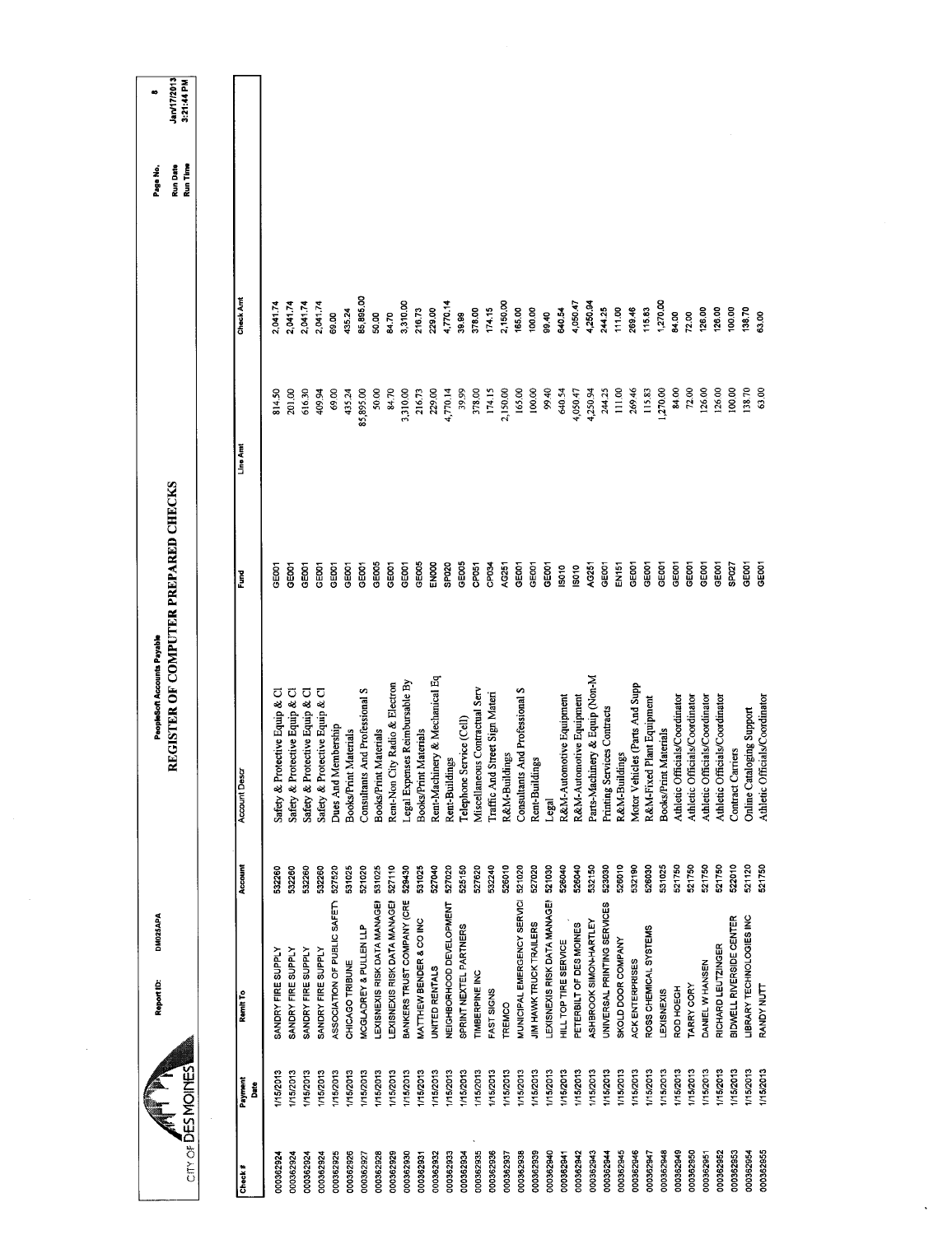| <b>Run Date</b><br>Run Time<br>Check Amt<br>1,553.49<br>1,553.49<br>1,553.49<br>1,553.49<br>2,088.00<br>6,079.00<br>780.00<br>250.00<br>845.85<br>800.00<br>261.00<br>261.00<br>332.56<br>366.75<br>128.70<br>166.00<br>374.00<br>126.00<br>168.00<br>393.81<br>393.81<br>393.81<br>393.81<br>46.00<br>45.00<br>63.00<br>30.00<br>30.00<br>30.00<br>30.00<br>45.00<br>30.00<br>30.00<br>30.00<br>33.75<br>30.00<br>23.46<br>189.00<br>780.00<br>6,079.00<br>332.56<br>46.00<br>63.00<br>845.85<br>2,088.00<br>30.00<br>30.00<br>33.75<br>30.00<br>30,00<br>45.00<br>30.00<br>374.00<br>30,00<br>227.75<br>80.00<br>62.60<br>72.00<br>250.00<br>45.00<br>366.75<br>128.70<br>166.00<br>800,00<br>92.93<br>951.42<br>123.33<br>126.00<br>168.00<br>385.81<br><b>Line Amt</b><br>REGISTER OF COMPUTER PREPARED CHECKS<br>GEOD1<br>CP038<br>EN000<br>GE001<br>CP <sub>D42</sub><br>GE001<br>GEOD1<br>GEODT<br>GE001<br>GEOD1<br>GEOD1<br>GEOOT<br>GE001<br>GE001<br>GE001<br>GE001<br>GEOOT<br>GE001<br>GE001<br><b>GE001</b><br>GE001<br>EN151<br>GE001<br>GE001<br><b>CEOOT</b><br><b>GEOOT</b><br>AG251<br>AG251<br>GE001<br>AG251<br>GE001<br>GE001<br>GEDOT<br>GE001<br>GEDO1<br>Fund<br>Parts-Machinery & Equip (Non-M<br>R&M-Data Processing Equipment<br>Corporation Counsel Lobbying E<br>Athletic Officials/Coordinator<br>Athletic Officials/Coordinator<br>Athletic Officials/Coordinator<br>Athletic Officials/Coordinator<br>Athletic Officials/Coordinator<br>License, Plates, Badges, Tags,<br>R&M-Fixed Plant Equipment<br>R&M-Fixed Plant Equipment<br>License, Plates, Badges, Tags,<br>R&M-Fixed Plant Equipment<br>Computer (Data Processing)<br>Printing Services Contracts<br>Printing Services Contracts<br>Printing Services Contracts<br>Printing Services Contracts<br>ROW Legal & Misc. Costs<br>Cleaning And Painting<br><b>Audio Recordings</b><br>Contract Carriers<br>Plumbing Permit<br>Hardware Items<br>R&M-Plumbing<br>Contributions<br><b>Account Descr</b><br>Legal<br>Legal<br>Legal<br>Legal<br>Legal<br>Legal<br><b>Legal</b><br>Legal<br>Legal<br>Account<br>523030<br>521750<br>532120<br>522090<br>528005<br>532150<br>455550<br>532100<br>526030<br>526030<br>526070<br>527510<br>521030<br>521030<br>521035<br>521030<br>523030<br>523030<br>523030<br>521750<br>526030<br>521750<br>531026<br>522010<br>531040<br>532120<br>521030<br>521030<br>521030<br>521030<br>521030<br>521030<br>521750<br>526100<br>521750<br>FITZGERALD, JOYCE AND ASSOC<br>CENTRAL IOWA MECHANICAL<br>CENTRAL IOWA MECHANICAL<br>CENTRAL IOWA MECHANICAL<br>FBG SERVICE CORPORATION<br>CENTRAL IOWA MECHANICAL<br>POLK COUNTY TREASURER<br>POLK COUNTY TREASURER<br>POLK COUNTY TREASURER<br>POLK COUNTY TREASURER<br><b>MERCY MEDICAL CENTER</b><br>GOLDEN RULE PLUMBING<br>JA KING & COMPANY LLC<br>IOWA PROCESS SERVICE<br>OWA PROCESS SERVICE<br>MLK SCHOLARSHIP FUND<br>OWA PROCESS SERVICE<br>OWA PROCESS SERVICE<br>IOWA PROCESS SERVICE<br>OWA PROCESS SERVICE<br>OWA PROCESS SERVICE<br>OWA PROCESS SERVICE<br>OWA PROCESS SERVICE<br>OWA PROCESS SERVICE<br>FREDERICK PETERSON<br>FREDERICK PETERSON<br>COMPASS EXPEDITING<br>SUN BADGE COMPANY<br>RANDOM HOUSE INC<br>CON-WAY FREIGHT<br><b>TOM STOKESBARY</b><br>CHESNUT SIGNS<br>KIM MICHELSEN<br>EMBARKIT INC<br>JODI AIRHART<br>Remit To<br>CITY OF DES MOINES<br>I/15/2013<br>1/15/2013<br>1/15/2013<br>15/2013<br>1/15/2013<br>1/15/2013<br>I/15/2013<br>I/15/2013<br>1/15/2013<br>1/15/2013<br>1/15/2013<br>1/15/2013<br>1/15/2013<br>1/15/2013<br>1/15/2013<br>115/2013<br>1/15/2013<br>I/15/2013<br>1/15/2013<br>1/15/2013<br><b>I/15/2013</b><br>1/15/2013<br>1/15/2013<br>I/15/2013<br>1/15/2013<br><b>I/15/2013</b><br>1/15/2013<br>1/15/2013<br>I/15/2013<br>1/15/2013<br>I/15/2013<br>1/15/2013<br>I/15/2013<br>1/15/2013<br>1/15/2013<br>Payment<br>Date |           | DM025APA<br>Report ID: | PeopleSoft Accounts Payable |  |  | Page No. | ø.                        |
|---------------------------------------------------------------------------------------------------------------------------------------------------------------------------------------------------------------------------------------------------------------------------------------------------------------------------------------------------------------------------------------------------------------------------------------------------------------------------------------------------------------------------------------------------------------------------------------------------------------------------------------------------------------------------------------------------------------------------------------------------------------------------------------------------------------------------------------------------------------------------------------------------------------------------------------------------------------------------------------------------------------------------------------------------------------------------------------------------------------------------------------------------------------------------------------------------------------------------------------------------------------------------------------------------------------------------------------------------------------------------------------------------------------------------------------------------------------------------------------------------------------------------------------------------------------------------------------------------------------------------------------------------------------------------------------------------------------------------------------------------------------------------------------------------------------------------------------------------------------------------------------------------------------------------------------------------------------------------------------------------------------------------------------------------------------------------------------------------------------------------------------------------------------------------------------------------------------------------------------------------------------------------------------------------------------------------------------------------------------------------------------------------------------------------------------------------------------------------------------------------------------------------------------------------------------------------------------------------------------------------------------------------------------------------------------------------------------------------------------------------------------------------------------------------------------------------------------------------------------------------------------------------------------------------------------------------------------------------------------------------------------------------------------------------------------------------------------------------------------------------------------------------------------------------------------------------------------------------------------------------------------------------------------------------------------------------------------------------------------------------------------------------------------------------------------------------------------------------------------------------------------------------------------------------------------------------------------------------------------------------------------------------------------------------------------------------------------------------------------------------------------------------------------------------------------------------------------------------------|-----------|------------------------|-----------------------------|--|--|----------|---------------------------|
|                                                                                                                                                                                                                                                                                                                                                                                                                                                                                                                                                                                                                                                                                                                                                                                                                                                                                                                                                                                                                                                                                                                                                                                                                                                                                                                                                                                                                                                                                                                                                                                                                                                                                                                                                                                                                                                                                                                                                                                                                                                                                                                                                                                                                                                                                                                                                                                                                                                                                                                                                                                                                                                                                                                                                                                                                                                                                                                                                                                                                                                                                                                                                                                                                                                                                                                                                                                                                                                                                                                                                                                                                                                                                                                                                                                                                                                         |           |                        |                             |  |  |          | Jan/17/2013<br>3:21:44 PM |
|                                                                                                                                                                                                                                                                                                                                                                                                                                                                                                                                                                                                                                                                                                                                                                                                                                                                                                                                                                                                                                                                                                                                                                                                                                                                                                                                                                                                                                                                                                                                                                                                                                                                                                                                                                                                                                                                                                                                                                                                                                                                                                                                                                                                                                                                                                                                                                                                                                                                                                                                                                                                                                                                                                                                                                                                                                                                                                                                                                                                                                                                                                                                                                                                                                                                                                                                                                                                                                                                                                                                                                                                                                                                                                                                                                                                                                                         |           |                        |                             |  |  |          |                           |
| 000362983<br>000362956                                                                                                                                                                                                                                                                                                                                                                                                                                                                                                                                                                                                                                                                                                                                                                                                                                                                                                                                                                                                                                                                                                                                                                                                                                                                                                                                                                                                                                                                                                                                                                                                                                                                                                                                                                                                                                                                                                                                                                                                                                                                                                                                                                                                                                                                                                                                                                                                                                                                                                                                                                                                                                                                                                                                                                                                                                                                                                                                                                                                                                                                                                                                                                                                                                                                                                                                                                                                                                                                                                                                                                                                                                                                                                                                                                                                                                  | Check#    |                        |                             |  |  |          |                           |
|                                                                                                                                                                                                                                                                                                                                                                                                                                                                                                                                                                                                                                                                                                                                                                                                                                                                                                                                                                                                                                                                                                                                                                                                                                                                                                                                                                                                                                                                                                                                                                                                                                                                                                                                                                                                                                                                                                                                                                                                                                                                                                                                                                                                                                                                                                                                                                                                                                                                                                                                                                                                                                                                                                                                                                                                                                                                                                                                                                                                                                                                                                                                                                                                                                                                                                                                                                                                                                                                                                                                                                                                                                                                                                                                                                                                                                                         |           |                        |                             |  |  |          |                           |
|                                                                                                                                                                                                                                                                                                                                                                                                                                                                                                                                                                                                                                                                                                                                                                                                                                                                                                                                                                                                                                                                                                                                                                                                                                                                                                                                                                                                                                                                                                                                                                                                                                                                                                                                                                                                                                                                                                                                                                                                                                                                                                                                                                                                                                                                                                                                                                                                                                                                                                                                                                                                                                                                                                                                                                                                                                                                                                                                                                                                                                                                                                                                                                                                                                                                                                                                                                                                                                                                                                                                                                                                                                                                                                                                                                                                                                                         | 000362957 |                        |                             |  |  |          |                           |
| 000362983<br>000362975<br>000362975<br>000362976<br>000362978<br>000362979<br>000362982<br>000362983<br>000362983<br>000362972<br>000362975<br>000362980<br>000362977<br>000362981                                                                                                                                                                                                                                                                                                                                                                                                                                                                                                                                                                                                                                                                                                                                                                                                                                                                                                                                                                                                                                                                                                                                                                                                                                                                                                                                                                                                                                                                                                                                                                                                                                                                                                                                                                                                                                                                                                                                                                                                                                                                                                                                                                                                                                                                                                                                                                                                                                                                                                                                                                                                                                                                                                                                                                                                                                                                                                                                                                                                                                                                                                                                                                                                                                                                                                                                                                                                                                                                                                                                                                                                                                                                      | 000362958 |                        |                             |  |  |          |                           |
| 000362965<br>000362969<br>000362970<br>000362973<br>000362974<br>000362975<br>000362976<br>000362963<br>000362966<br>000362968<br>000362960<br>000362964<br>000362967<br>000362971<br>000362962<br>000362961                                                                                                                                                                                                                                                                                                                                                                                                                                                                                                                                                                                                                                                                                                                                                                                                                                                                                                                                                                                                                                                                                                                                                                                                                                                                                                                                                                                                                                                                                                                                                                                                                                                                                                                                                                                                                                                                                                                                                                                                                                                                                                                                                                                                                                                                                                                                                                                                                                                                                                                                                                                                                                                                                                                                                                                                                                                                                                                                                                                                                                                                                                                                                                                                                                                                                                                                                                                                                                                                                                                                                                                                                                            | 000362959 |                        |                             |  |  |          |                           |
|                                                                                                                                                                                                                                                                                                                                                                                                                                                                                                                                                                                                                                                                                                                                                                                                                                                                                                                                                                                                                                                                                                                                                                                                                                                                                                                                                                                                                                                                                                                                                                                                                                                                                                                                                                                                                                                                                                                                                                                                                                                                                                                                                                                                                                                                                                                                                                                                                                                                                                                                                                                                                                                                                                                                                                                                                                                                                                                                                                                                                                                                                                                                                                                                                                                                                                                                                                                                                                                                                                                                                                                                                                                                                                                                                                                                                                                         |           |                        |                             |  |  |          |                           |
|                                                                                                                                                                                                                                                                                                                                                                                                                                                                                                                                                                                                                                                                                                                                                                                                                                                                                                                                                                                                                                                                                                                                                                                                                                                                                                                                                                                                                                                                                                                                                                                                                                                                                                                                                                                                                                                                                                                                                                                                                                                                                                                                                                                                                                                                                                                                                                                                                                                                                                                                                                                                                                                                                                                                                                                                                                                                                                                                                                                                                                                                                                                                                                                                                                                                                                                                                                                                                                                                                                                                                                                                                                                                                                                                                                                                                                                         |           |                        |                             |  |  |          |                           |
|                                                                                                                                                                                                                                                                                                                                                                                                                                                                                                                                                                                                                                                                                                                                                                                                                                                                                                                                                                                                                                                                                                                                                                                                                                                                                                                                                                                                                                                                                                                                                                                                                                                                                                                                                                                                                                                                                                                                                                                                                                                                                                                                                                                                                                                                                                                                                                                                                                                                                                                                                                                                                                                                                                                                                                                                                                                                                                                                                                                                                                                                                                                                                                                                                                                                                                                                                                                                                                                                                                                                                                                                                                                                                                                                                                                                                                                         |           |                        |                             |  |  |          |                           |
|                                                                                                                                                                                                                                                                                                                                                                                                                                                                                                                                                                                                                                                                                                                                                                                                                                                                                                                                                                                                                                                                                                                                                                                                                                                                                                                                                                                                                                                                                                                                                                                                                                                                                                                                                                                                                                                                                                                                                                                                                                                                                                                                                                                                                                                                                                                                                                                                                                                                                                                                                                                                                                                                                                                                                                                                                                                                                                                                                                                                                                                                                                                                                                                                                                                                                                                                                                                                                                                                                                                                                                                                                                                                                                                                                                                                                                                         |           |                        |                             |  |  |          |                           |
|                                                                                                                                                                                                                                                                                                                                                                                                                                                                                                                                                                                                                                                                                                                                                                                                                                                                                                                                                                                                                                                                                                                                                                                                                                                                                                                                                                                                                                                                                                                                                                                                                                                                                                                                                                                                                                                                                                                                                                                                                                                                                                                                                                                                                                                                                                                                                                                                                                                                                                                                                                                                                                                                                                                                                                                                                                                                                                                                                                                                                                                                                                                                                                                                                                                                                                                                                                                                                                                                                                                                                                                                                                                                                                                                                                                                                                                         |           |                        |                             |  |  |          |                           |
|                                                                                                                                                                                                                                                                                                                                                                                                                                                                                                                                                                                                                                                                                                                                                                                                                                                                                                                                                                                                                                                                                                                                                                                                                                                                                                                                                                                                                                                                                                                                                                                                                                                                                                                                                                                                                                                                                                                                                                                                                                                                                                                                                                                                                                                                                                                                                                                                                                                                                                                                                                                                                                                                                                                                                                                                                                                                                                                                                                                                                                                                                                                                                                                                                                                                                                                                                                                                                                                                                                                                                                                                                                                                                                                                                                                                                                                         |           |                        |                             |  |  |          |                           |
|                                                                                                                                                                                                                                                                                                                                                                                                                                                                                                                                                                                                                                                                                                                                                                                                                                                                                                                                                                                                                                                                                                                                                                                                                                                                                                                                                                                                                                                                                                                                                                                                                                                                                                                                                                                                                                                                                                                                                                                                                                                                                                                                                                                                                                                                                                                                                                                                                                                                                                                                                                                                                                                                                                                                                                                                                                                                                                                                                                                                                                                                                                                                                                                                                                                                                                                                                                                                                                                                                                                                                                                                                                                                                                                                                                                                                                                         |           |                        |                             |  |  |          |                           |
|                                                                                                                                                                                                                                                                                                                                                                                                                                                                                                                                                                                                                                                                                                                                                                                                                                                                                                                                                                                                                                                                                                                                                                                                                                                                                                                                                                                                                                                                                                                                                                                                                                                                                                                                                                                                                                                                                                                                                                                                                                                                                                                                                                                                                                                                                                                                                                                                                                                                                                                                                                                                                                                                                                                                                                                                                                                                                                                                                                                                                                                                                                                                                                                                                                                                                                                                                                                                                                                                                                                                                                                                                                                                                                                                                                                                                                                         |           |                        |                             |  |  |          |                           |
|                                                                                                                                                                                                                                                                                                                                                                                                                                                                                                                                                                                                                                                                                                                                                                                                                                                                                                                                                                                                                                                                                                                                                                                                                                                                                                                                                                                                                                                                                                                                                                                                                                                                                                                                                                                                                                                                                                                                                                                                                                                                                                                                                                                                                                                                                                                                                                                                                                                                                                                                                                                                                                                                                                                                                                                                                                                                                                                                                                                                                                                                                                                                                                                                                                                                                                                                                                                                                                                                                                                                                                                                                                                                                                                                                                                                                                                         |           |                        |                             |  |  |          |                           |
|                                                                                                                                                                                                                                                                                                                                                                                                                                                                                                                                                                                                                                                                                                                                                                                                                                                                                                                                                                                                                                                                                                                                                                                                                                                                                                                                                                                                                                                                                                                                                                                                                                                                                                                                                                                                                                                                                                                                                                                                                                                                                                                                                                                                                                                                                                                                                                                                                                                                                                                                                                                                                                                                                                                                                                                                                                                                                                                                                                                                                                                                                                                                                                                                                                                                                                                                                                                                                                                                                                                                                                                                                                                                                                                                                                                                                                                         |           |                        |                             |  |  |          |                           |
|                                                                                                                                                                                                                                                                                                                                                                                                                                                                                                                                                                                                                                                                                                                                                                                                                                                                                                                                                                                                                                                                                                                                                                                                                                                                                                                                                                                                                                                                                                                                                                                                                                                                                                                                                                                                                                                                                                                                                                                                                                                                                                                                                                                                                                                                                                                                                                                                                                                                                                                                                                                                                                                                                                                                                                                                                                                                                                                                                                                                                                                                                                                                                                                                                                                                                                                                                                                                                                                                                                                                                                                                                                                                                                                                                                                                                                                         |           |                        |                             |  |  |          |                           |
|                                                                                                                                                                                                                                                                                                                                                                                                                                                                                                                                                                                                                                                                                                                                                                                                                                                                                                                                                                                                                                                                                                                                                                                                                                                                                                                                                                                                                                                                                                                                                                                                                                                                                                                                                                                                                                                                                                                                                                                                                                                                                                                                                                                                                                                                                                                                                                                                                                                                                                                                                                                                                                                                                                                                                                                                                                                                                                                                                                                                                                                                                                                                                                                                                                                                                                                                                                                                                                                                                                                                                                                                                                                                                                                                                                                                                                                         |           |                        |                             |  |  |          |                           |
|                                                                                                                                                                                                                                                                                                                                                                                                                                                                                                                                                                                                                                                                                                                                                                                                                                                                                                                                                                                                                                                                                                                                                                                                                                                                                                                                                                                                                                                                                                                                                                                                                                                                                                                                                                                                                                                                                                                                                                                                                                                                                                                                                                                                                                                                                                                                                                                                                                                                                                                                                                                                                                                                                                                                                                                                                                                                                                                                                                                                                                                                                                                                                                                                                                                                                                                                                                                                                                                                                                                                                                                                                                                                                                                                                                                                                                                         |           |                        |                             |  |  |          |                           |
|                                                                                                                                                                                                                                                                                                                                                                                                                                                                                                                                                                                                                                                                                                                                                                                                                                                                                                                                                                                                                                                                                                                                                                                                                                                                                                                                                                                                                                                                                                                                                                                                                                                                                                                                                                                                                                                                                                                                                                                                                                                                                                                                                                                                                                                                                                                                                                                                                                                                                                                                                                                                                                                                                                                                                                                                                                                                                                                                                                                                                                                                                                                                                                                                                                                                                                                                                                                                                                                                                                                                                                                                                                                                                                                                                                                                                                                         |           |                        |                             |  |  |          |                           |
|                                                                                                                                                                                                                                                                                                                                                                                                                                                                                                                                                                                                                                                                                                                                                                                                                                                                                                                                                                                                                                                                                                                                                                                                                                                                                                                                                                                                                                                                                                                                                                                                                                                                                                                                                                                                                                                                                                                                                                                                                                                                                                                                                                                                                                                                                                                                                                                                                                                                                                                                                                                                                                                                                                                                                                                                                                                                                                                                                                                                                                                                                                                                                                                                                                                                                                                                                                                                                                                                                                                                                                                                                                                                                                                                                                                                                                                         |           |                        |                             |  |  |          |                           |
|                                                                                                                                                                                                                                                                                                                                                                                                                                                                                                                                                                                                                                                                                                                                                                                                                                                                                                                                                                                                                                                                                                                                                                                                                                                                                                                                                                                                                                                                                                                                                                                                                                                                                                                                                                                                                                                                                                                                                                                                                                                                                                                                                                                                                                                                                                                                                                                                                                                                                                                                                                                                                                                                                                                                                                                                                                                                                                                                                                                                                                                                                                                                                                                                                                                                                                                                                                                                                                                                                                                                                                                                                                                                                                                                                                                                                                                         |           |                        |                             |  |  |          |                           |
|                                                                                                                                                                                                                                                                                                                                                                                                                                                                                                                                                                                                                                                                                                                                                                                                                                                                                                                                                                                                                                                                                                                                                                                                                                                                                                                                                                                                                                                                                                                                                                                                                                                                                                                                                                                                                                                                                                                                                                                                                                                                                                                                                                                                                                                                                                                                                                                                                                                                                                                                                                                                                                                                                                                                                                                                                                                                                                                                                                                                                                                                                                                                                                                                                                                                                                                                                                                                                                                                                                                                                                                                                                                                                                                                                                                                                                                         |           |                        |                             |  |  |          |                           |
|                                                                                                                                                                                                                                                                                                                                                                                                                                                                                                                                                                                                                                                                                                                                                                                                                                                                                                                                                                                                                                                                                                                                                                                                                                                                                                                                                                                                                                                                                                                                                                                                                                                                                                                                                                                                                                                                                                                                                                                                                                                                                                                                                                                                                                                                                                                                                                                                                                                                                                                                                                                                                                                                                                                                                                                                                                                                                                                                                                                                                                                                                                                                                                                                                                                                                                                                                                                                                                                                                                                                                                                                                                                                                                                                                                                                                                                         |           |                        |                             |  |  |          |                           |
|                                                                                                                                                                                                                                                                                                                                                                                                                                                                                                                                                                                                                                                                                                                                                                                                                                                                                                                                                                                                                                                                                                                                                                                                                                                                                                                                                                                                                                                                                                                                                                                                                                                                                                                                                                                                                                                                                                                                                                                                                                                                                                                                                                                                                                                                                                                                                                                                                                                                                                                                                                                                                                                                                                                                                                                                                                                                                                                                                                                                                                                                                                                                                                                                                                                                                                                                                                                                                                                                                                                                                                                                                                                                                                                                                                                                                                                         |           |                        |                             |  |  |          |                           |
|                                                                                                                                                                                                                                                                                                                                                                                                                                                                                                                                                                                                                                                                                                                                                                                                                                                                                                                                                                                                                                                                                                                                                                                                                                                                                                                                                                                                                                                                                                                                                                                                                                                                                                                                                                                                                                                                                                                                                                                                                                                                                                                                                                                                                                                                                                                                                                                                                                                                                                                                                                                                                                                                                                                                                                                                                                                                                                                                                                                                                                                                                                                                                                                                                                                                                                                                                                                                                                                                                                                                                                                                                                                                                                                                                                                                                                                         |           |                        |                             |  |  |          |                           |
|                                                                                                                                                                                                                                                                                                                                                                                                                                                                                                                                                                                                                                                                                                                                                                                                                                                                                                                                                                                                                                                                                                                                                                                                                                                                                                                                                                                                                                                                                                                                                                                                                                                                                                                                                                                                                                                                                                                                                                                                                                                                                                                                                                                                                                                                                                                                                                                                                                                                                                                                                                                                                                                                                                                                                                                                                                                                                                                                                                                                                                                                                                                                                                                                                                                                                                                                                                                                                                                                                                                                                                                                                                                                                                                                                                                                                                                         |           |                        |                             |  |  |          |                           |
|                                                                                                                                                                                                                                                                                                                                                                                                                                                                                                                                                                                                                                                                                                                                                                                                                                                                                                                                                                                                                                                                                                                                                                                                                                                                                                                                                                                                                                                                                                                                                                                                                                                                                                                                                                                                                                                                                                                                                                                                                                                                                                                                                                                                                                                                                                                                                                                                                                                                                                                                                                                                                                                                                                                                                                                                                                                                                                                                                                                                                                                                                                                                                                                                                                                                                                                                                                                                                                                                                                                                                                                                                                                                                                                                                                                                                                                         |           |                        |                             |  |  |          |                           |
|                                                                                                                                                                                                                                                                                                                                                                                                                                                                                                                                                                                                                                                                                                                                                                                                                                                                                                                                                                                                                                                                                                                                                                                                                                                                                                                                                                                                                                                                                                                                                                                                                                                                                                                                                                                                                                                                                                                                                                                                                                                                                                                                                                                                                                                                                                                                                                                                                                                                                                                                                                                                                                                                                                                                                                                                                                                                                                                                                                                                                                                                                                                                                                                                                                                                                                                                                                                                                                                                                                                                                                                                                                                                                                                                                                                                                                                         |           |                        |                             |  |  |          |                           |
|                                                                                                                                                                                                                                                                                                                                                                                                                                                                                                                                                                                                                                                                                                                                                                                                                                                                                                                                                                                                                                                                                                                                                                                                                                                                                                                                                                                                                                                                                                                                                                                                                                                                                                                                                                                                                                                                                                                                                                                                                                                                                                                                                                                                                                                                                                                                                                                                                                                                                                                                                                                                                                                                                                                                                                                                                                                                                                                                                                                                                                                                                                                                                                                                                                                                                                                                                                                                                                                                                                                                                                                                                                                                                                                                                                                                                                                         |           |                        |                             |  |  |          |                           |
|                                                                                                                                                                                                                                                                                                                                                                                                                                                                                                                                                                                                                                                                                                                                                                                                                                                                                                                                                                                                                                                                                                                                                                                                                                                                                                                                                                                                                                                                                                                                                                                                                                                                                                                                                                                                                                                                                                                                                                                                                                                                                                                                                                                                                                                                                                                                                                                                                                                                                                                                                                                                                                                                                                                                                                                                                                                                                                                                                                                                                                                                                                                                                                                                                                                                                                                                                                                                                                                                                                                                                                                                                                                                                                                                                                                                                                                         |           |                        |                             |  |  |          |                           |
|                                                                                                                                                                                                                                                                                                                                                                                                                                                                                                                                                                                                                                                                                                                                                                                                                                                                                                                                                                                                                                                                                                                                                                                                                                                                                                                                                                                                                                                                                                                                                                                                                                                                                                                                                                                                                                                                                                                                                                                                                                                                                                                                                                                                                                                                                                                                                                                                                                                                                                                                                                                                                                                                                                                                                                                                                                                                                                                                                                                                                                                                                                                                                                                                                                                                                                                                                                                                                                                                                                                                                                                                                                                                                                                                                                                                                                                         |           |                        |                             |  |  |          |                           |
|                                                                                                                                                                                                                                                                                                                                                                                                                                                                                                                                                                                                                                                                                                                                                                                                                                                                                                                                                                                                                                                                                                                                                                                                                                                                                                                                                                                                                                                                                                                                                                                                                                                                                                                                                                                                                                                                                                                                                                                                                                                                                                                                                                                                                                                                                                                                                                                                                                                                                                                                                                                                                                                                                                                                                                                                                                                                                                                                                                                                                                                                                                                                                                                                                                                                                                                                                                                                                                                                                                                                                                                                                                                                                                                                                                                                                                                         |           |                        |                             |  |  |          |                           |
|                                                                                                                                                                                                                                                                                                                                                                                                                                                                                                                                                                                                                                                                                                                                                                                                                                                                                                                                                                                                                                                                                                                                                                                                                                                                                                                                                                                                                                                                                                                                                                                                                                                                                                                                                                                                                                                                                                                                                                                                                                                                                                                                                                                                                                                                                                                                                                                                                                                                                                                                                                                                                                                                                                                                                                                                                                                                                                                                                                                                                                                                                                                                                                                                                                                                                                                                                                                                                                                                                                                                                                                                                                                                                                                                                                                                                                                         |           |                        |                             |  |  |          |                           |
|                                                                                                                                                                                                                                                                                                                                                                                                                                                                                                                                                                                                                                                                                                                                                                                                                                                                                                                                                                                                                                                                                                                                                                                                                                                                                                                                                                                                                                                                                                                                                                                                                                                                                                                                                                                                                                                                                                                                                                                                                                                                                                                                                                                                                                                                                                                                                                                                                                                                                                                                                                                                                                                                                                                                                                                                                                                                                                                                                                                                                                                                                                                                                                                                                                                                                                                                                                                                                                                                                                                                                                                                                                                                                                                                                                                                                                                         |           |                        |                             |  |  |          |                           |
|                                                                                                                                                                                                                                                                                                                                                                                                                                                                                                                                                                                                                                                                                                                                                                                                                                                                                                                                                                                                                                                                                                                                                                                                                                                                                                                                                                                                                                                                                                                                                                                                                                                                                                                                                                                                                                                                                                                                                                                                                                                                                                                                                                                                                                                                                                                                                                                                                                                                                                                                                                                                                                                                                                                                                                                                                                                                                                                                                                                                                                                                                                                                                                                                                                                                                                                                                                                                                                                                                                                                                                                                                                                                                                                                                                                                                                                         |           |                        |                             |  |  |          |                           |
|                                                                                                                                                                                                                                                                                                                                                                                                                                                                                                                                                                                                                                                                                                                                                                                                                                                                                                                                                                                                                                                                                                                                                                                                                                                                                                                                                                                                                                                                                                                                                                                                                                                                                                                                                                                                                                                                                                                                                                                                                                                                                                                                                                                                                                                                                                                                                                                                                                                                                                                                                                                                                                                                                                                                                                                                                                                                                                                                                                                                                                                                                                                                                                                                                                                                                                                                                                                                                                                                                                                                                                                                                                                                                                                                                                                                                                                         |           |                        |                             |  |  |          |                           |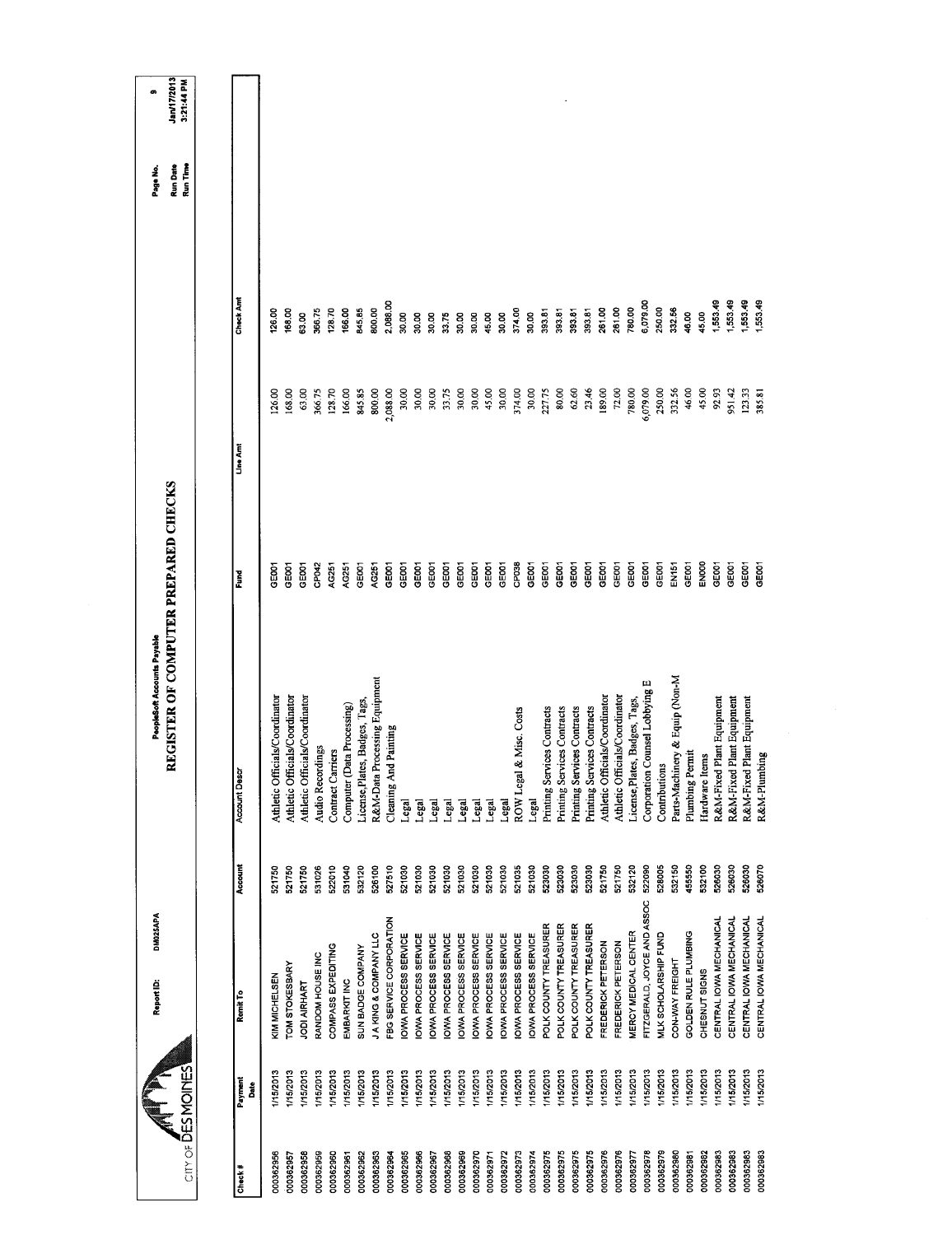| $CIT' OF \overline{D}ES MOINES$ |                  | DM025APA<br>Report ID:           |         | REGISTER OF COMPUTER PREPARED CHECKS<br>PeopleSoft Accounts Payable |                   |           |           | Run Date<br>Run Time<br>Page No. | <b>Jan/17/2013</b><br>3:21:44 PM<br>ş |
|---------------------------------|------------------|----------------------------------|---------|---------------------------------------------------------------------|-------------------|-----------|-----------|----------------------------------|---------------------------------------|
|                                 |                  |                                  |         |                                                                     |                   |           |           |                                  |                                       |
| Check #                         | Payment<br>å     | Remit <sub>To</sub>              | Account | <b>Account Descr</b>                                                | Fund              | Line Amt  | Check Ant |                                  |                                       |
| 000362984                       | 1/15/2013        | ALTERNATIVE PAPERS               | 531010  | General Office                                                      | 3E001             | 72.30     | 72.30     |                                  |                                       |
| 000362985                       | I/15/2013        | KELTEK INCORPORATED              | 532060  | Electrical Supplies And Parts                                       | $rac{40}{5}$      | 227.91    | 227.91    |                                  |                                       |
| 000362986                       | 1/15/2013        | STEVEN ROBERSON                  | 521750  | Athletic Officials/Coordinator                                      | <b>GEOOT</b>      | 126.00    | 222.00    |                                  |                                       |
| 000362986                       | 1/15/2013        | STEVEN ROBERSON                  | 521750  | Athletic Officials/Coordinator                                      | GE <sub>001</sub> | 96.00     | 222.00    |                                  |                                       |
| 000362987                       | 1/15/2013        | G & S TOWING SERVICE             | 527560  | Tow In & Storage                                                    | GE <sub>001</sub> | 7,856.00  | 7,856.00  |                                  |                                       |
| 000362988                       | 1/15/2013        | GUARD PRODUCTS                   | 532030  | Chemicals And Gases - Non-Clea                                      | <b>NG251</b>      | 4,238.00  | 8,476.00  |                                  |                                       |
| 000362988                       | 1/15/2013        | GUARD PRODUCTS                   | 532030  | Chemicals And Gases - Non-Clea                                      | AG251             | 4,238.00  | 8,476.00  |                                  |                                       |
| 000362989                       | 1/15/2013        | <b>METAL MASTERS INC</b>         | 532100  | Hardware Items                                                      | CP <sub>034</sub> | 2,410.50  | 3,082.30  |                                  |                                       |
| 000362989                       | 1/15/2013        | METAL MASTERS INC                | 532100  | Hardware Items                                                      | CP <sub>034</sub> | 671.80    | 3,082.30  |                                  |                                       |
| 000362990                       | 1/15/2013        | AIRPORT SIGNS AND GRAPHICS       | 532100  | Hardware Items                                                      | GE001             | 25.00     | 25.00     |                                  |                                       |
| 000362991                       | I/15/2013        | PARTSMASTER                      | 532150  | Parts-Machinery & Equip (Non-M                                      | GE001             | 162.33    | 198.46    |                                  |                                       |
| 000362991                       | 1/15/2013        | PARTSMASTER                      | 532150  | Parts-Machinery & Equip (Non-M                                      | GE001             | 36.13     | 198.46    |                                  |                                       |
| 000362992                       | I/15/2013        | GORILLA GRAFFITI INC             | 532085  | Dog Park Supplies                                                   | GE001             | 74,00     | 74.00     |                                  |                                       |
| 000362993                       | 1/15/2013        | GATSO                            | 527620  | Miscellaneous Contractual Serv                                      | GE001             | 73,945.00 | 73,945.00 |                                  |                                       |
| 000362994                       | 1/15/2013        | ERGO DESKTOP                     | 531010  | General Office                                                      | GE001             | 1,138.00  | 1,138.00  |                                  |                                       |
| 000362995                       | 1/15/2013        | CARLOS DILLARD                   | 521750  | Athletic Officials/Coordinator                                      | GEDOT             | 147.00    | 243.00    |                                  |                                       |
| 000362995                       | I/15/2013        | CARLOS DILLARD                   | 521750  | Athletic Officials/Coordinator                                      | GE001             | 96.00     | 243.00    |                                  |                                       |
| 000362996                       | 1/15/2013        | LINN COUNTY CORRECTIONAL CE      | 527620  | Miscellaneous Contractual Serv                                      | GE001             | 420.00    | 420.00    |                                  |                                       |
| 000362997                       | I/15/2013        | LEON EMMONS                      | 521130  | Witness Fees Pd To Non City Pe                                      | GED01             | 9.95      | 9.95      |                                  |                                       |
| 000362998                       | 1/15/2013        | <b>ANTHONY GREEN</b>             | 461110  | Ambulance Charges                                                   | GE <sub>001</sub> | 122.00    | 122.00    |                                  |                                       |
| 000362999                       | 1/17/2013        | MICHAEL O'BRIEN                  | 526010  | R&M-Buildings                                                       | CP040             | 3,450.00  | 3,450.00  |                                  |                                       |
| 000363000                       | 1/17/2013        | <b>ODELL JENKINS</b>             | 526195  | <b>MLK</b> Shelter                                                  | GE <sub>001</sub> | 60.00     | 60.00     |                                  |                                       |
| 000363001                       | 117/2013         | CPMI CONSTRUCTION LC             | 542010  | <b>Buildings</b>                                                    | CPO40             | 19,030,60 | 19,030.60 |                                  |                                       |
| 000363002                       | 1/17/2013        | DAN SCIESZINSKI                  | 522020  | Local Transportation                                                | GE005             | 145.41    | 145.41    |                                  |                                       |
| 000363003                       | 1/17/2013        | T M FRANKLIN COWNIE              | 562040  | Travel                                                              | GE <sub>001</sub> | 25.00     | 25.00     |                                  |                                       |
| 000363004                       | 1/17/2013        | JUDY A BRADSHAW                  | 104041  | Prepaid expense-travel                                              | SP324             | 316.00    | 316.00    |                                  |                                       |
| 000363005                       | 1/17/2013        | <b>TODD DYKSTRA</b>              | 104041  | Prepaid expense-travel                                              | SP324             | 0.00      | 45.00     |                                  |                                       |
| 000363005                       | 1/17/2013        | <b>TODD DYKSTRA</b>              | 562050  | Training                                                            | SP321             | 45.00     | 45.00     |                                  |                                       |
| 000363006                       | 1/17/2013        | CLERK OF COURT                   | 521030  | Legal                                                               | GE001             | 135.00    | 135,00    |                                  |                                       |
| 000363007                       | 117/2013         | CLERK OF COURT                   | 521030  | Legal                                                               | GE <sub>001</sub> | 135.00    | 135.00    |                                  |                                       |
| 000363008                       | <b>I/17/2013</b> | <b>OWA DEPARTMENT OF JUSTICE</b> | 484000  | Donations and Contributions                                         | SP324             | 493.04    | 493.04    |                                  |                                       |
| 000363009                       | 117/2013         | <b>IOWA SECRETARY OF STATE</b>   | 527500  | Licenses And Permits                                                | GEOOT             | 30.00     | 30.00     |                                  |                                       |
| 000363010                       | 1/17/2013        | POLK COUNTY ATTORNEY'S OFFI      | 484000  | Donations and Contributions                                         | SP324             | 739.56    | 739.56    |                                  |                                       |
| 000363011                       | <b>I/17/2013</b> | LEANNA ARMSTRONG                 | 528060  | Regular Assistance Less Than 1                                      | SPO33             | 320.00    | 320.00    |                                  |                                       |
| 000363012                       | <b>I/17/2013</b> | ADVANCED INTERVIEWING CONC       | 562050  | Training                                                            | SP321             | 125.00    | 125.00    |                                  |                                       |
|                                 |                  |                                  |         |                                                                     |                   |           |           |                                  |                                       |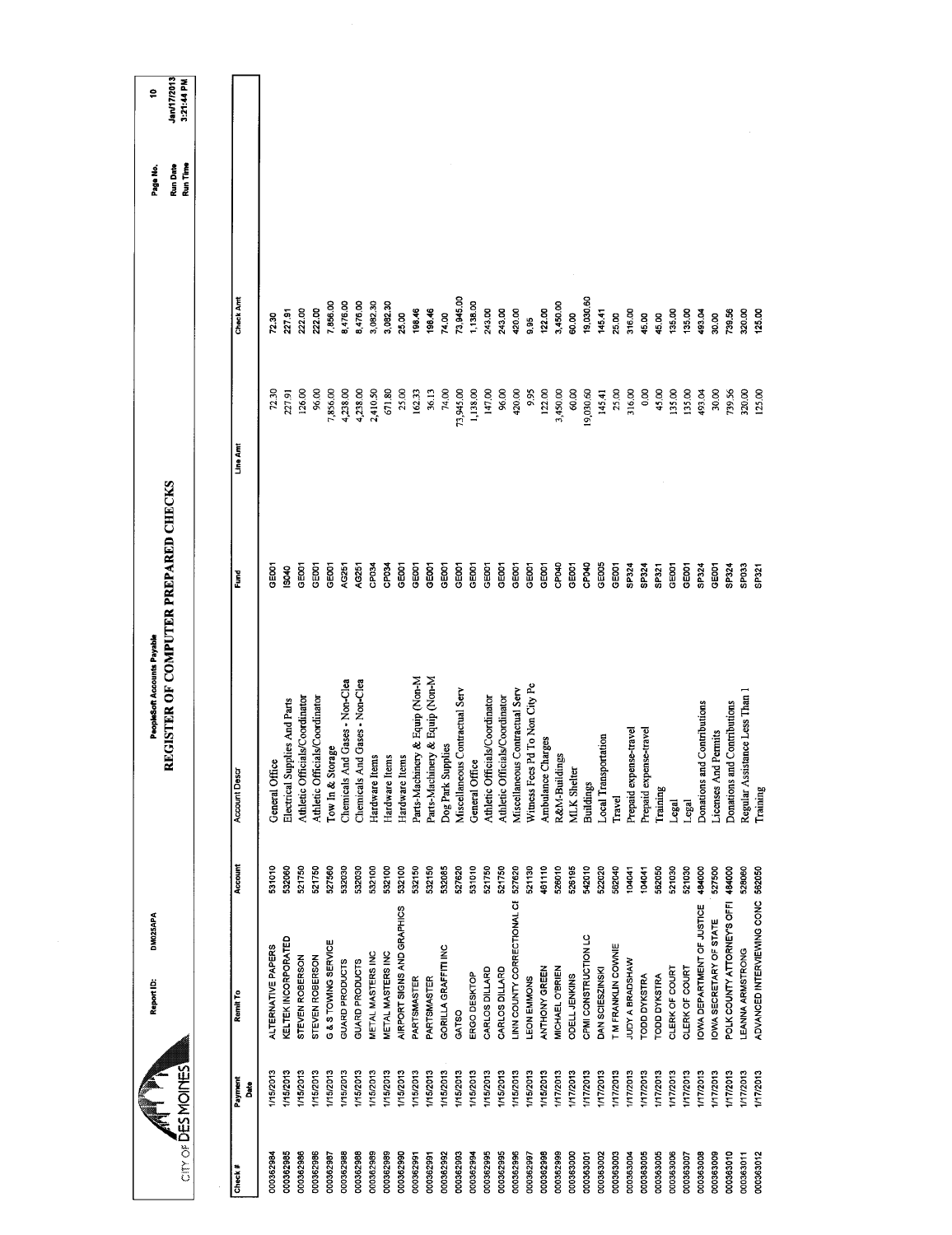|                                          |                  | DM025APA<br>Report ID:           |         | REGISTER OF COMPUTER PREPARED CHECKS<br>PeopleSoft Accounts Payable |                   |              |              | Run Date<br>Page No. | Jan/17/2013<br>Φ |
|------------------------------------------|------------------|----------------------------------|---------|---------------------------------------------------------------------|-------------------|--------------|--------------|----------------------|------------------|
| $CITY$ of $\overline{\text{DES}}$ MOINES |                  |                                  |         |                                                                     |                   |              |              | Run Time             | 3:21:44 PM       |
|                                          |                  |                                  |         |                                                                     |                   |              |              |                      |                  |
| Check#                                   | Payment<br>Bate  | Remit To                         | Account | <b>Account Desc</b>                                                 | Fund              | Line Amt     | Check Amt    |                      |                  |
| 000363013                                | 17/2013          | TRACKER BOAT CENTER              | 532360  | Firefighting Supplies                                               | <b>GEOOT</b>      | 514.05       | 514.05       |                      |                  |
| 000363014                                | /17/2013         | <b>MIDAMERICAN ENERGY</b>        | 525060  | Electric Street Light Overhead                                      | SP360             | 6,742.01     | 33,887.34    |                      |                  |
| 000363014                                | 1/17/2013        | MIDAMERICAN ENERGY               | 525060  | Electric Street Light Overhead                                      | SP360             | 7,397.94     | 33,887.34    |                      |                  |
| 000363014                                | 17/2013          | MIDAMERICAN ENERGY               | 525080  | Electric Traffic Signals                                            | SP360             | 2,980.59     | 33,887.34    |                      |                  |
| 000363014                                | 17/2013          | <b>VIDAMERICAN ENERGY</b>        | 525080  | Electric Traffic Signals                                            | SP360             | 3,045.28     | 33,887.34    |                      |                  |
| 000363014                                | <b>I/17/2013</b> | MIDAMERICAN ENERGY               | 525080  | Electric Traffic Signals                                            | SP360             | 3,135.93     | 33,887.34    |                      |                  |
| 000363014                                | <b>I/17/2013</b> | MIDAMERICAN ENERGY               | 525080  | Electric Traffic Signals                                            | SP360             | 2,145.16     | 33,887.34    |                      |                  |
| 000363014                                | <b>INT72013</b>  | MIDAMERICAN ENERGY               | 525080  | Electric Traffic Signals                                            | SP360             | 2,136.14     | 33,887.34    |                      |                  |
| 000363014                                | <b>I/17/2013</b> | MIDAMERICAN ENERGY               | 525080  | Electric Traffic Signals                                            | SP360             | 2,288.58     | 33,887.34    |                      |                  |
| 000363014                                | I/17/2013        | MIDAMERICAN ENERGY               | 525080  | Electric Traffic Signals                                            | SP <sub>360</sub> | 1,970.23     | 33,887.34    |                      |                  |
| 000363014                                | I/17/2013        | MIDAMERICAN ENERGY               | 525080  | Electric Traffic Signals                                            | SP <sub>360</sub> | 2,045.48     | 33,887.34    |                      |                  |
| 000363015                                | <b>I/17/2013</b> | OWA SECRETARY OF STATE           | 527500  | Licenses And Permits                                                | GE001             | 30.00        | 30.00        |                      |                  |
| 000363016                                | <b>I/17/2013</b> | <b>YMCA</b>                      | 521080  | Sub-Recipient Contr                                                 | SPO39             | 7,662.50     | 7,662.50     |                      |                  |
| 000363017                                | 117/2013         | <b>OWA TELECOMMUNICATIONS US</b> | 527520  | Dues And Membership                                                 | GE001             | 175.00       | 175.00       |                      |                  |
| 000363018                                | 1/17/2013        | CORELL CONTRACTORS INC           | 543080  | Other Improvements                                                  | CP040             | 25,294.69    | 25,294.69    |                      |                  |
| 000363019                                | 1/17/2013        | CRAMER & ASSOCIATES INC          | 543030  | <b>Storm Sewers</b>                                                 | <b>EN104</b>      | 22,962.60    | 22,962.60    |                      |                  |
| 000363020                                | <b>I/17/2013</b> | THE HANSEN COMPANY               | 543080  | Other Improvements                                                  | CP040             | 10,994.44    | 10,994.44    |                      |                  |
| 000363021                                | 1/17/2013        | HERBERGER CONSTRUCTION CC        | 543010  | <b>Bridges</b>                                                      | CP032             | 28,160.69    | 28,160.69    |                      |                  |
| 000363022                                | 1/17/2013        | HERBERGER CONSTRUCTION CC        | 543010  | <b>Bridges</b>                                                      | CP032             | 30,000.00    | 30,000.00    |                      |                  |
| 000363023                                | 1/17/2013        | <b>MPS ENGINEERS</b>             | 543050  | Sidewalks                                                           | CP <sub>038</sub> | 16,730.87    | 16,730.87    |                      |                  |
| 000363024                                | 1/17/2013        | MPS ENGINEERS                    | 543050  | Sidewalks                                                           | CP <sub>038</sub> | 13,172.66    | 13,172.66    |                      |                  |
| 000363025                                | <b>I/17/2013</b> | MPS ENGINEERS                    | 543050  | Sidewalks                                                           | CP <sub>03</sub>  | 9,484.96     | 9,484.96     |                      |                  |
| 000363026                                | 1/17/2013        | LARSON & LARSON CONSTRUCTI       | 543030  | <b>Storm Sewers</b>                                                 | EN304             | 94,213,99    | 94,213.99    |                      |                  |
| 000363027                                | 1/17/2013        | ELDER CORPORATION                | 543060  | <b>Streets And Roadways</b>                                         | CP038             | 14,777.29    | 14,777.29    |                      |                  |
| 000363028                                | 17/2013          | STORY CONSTRUCTION CO            | 543040  | Sanitary Sewers                                                     | AG267             | 186,500.93   | 186,50093    |                      |                  |
| 000363029                                | 1/17/2013        | REILLY CONSTRUCTION CO INC 8     | 543060  | Streets And Roadways                                                | CP038             | 48,089.08    | 48,089.08    |                      |                  |
| 000363030                                | 1/17/2013        | DAKVIEW DCK, LLC                 | 542010  | <b>Buildings</b>                                                    | CP <sub>041</sub> | 472,514.16   | 472,514.16   |                      |                  |
| 000363031                                | 1/17/2013        | S.M. HENTGES & SONS INC.         | 543040  | Sanitary Sewers                                                     | AG267             | 1,427,054.30 | 1,427,054 30 |                      |                  |
| 000363032                                | 1/17/2013        | S.M. HENTGES & SONS INC.         | 543040  | Sanitary Sewers                                                     | AG267             | 851,310.34   | 851,310.34   |                      |                  |
| 000363033                                | 1/17/2013        | S.M. HENTGES & SONS INC.         | 543040  | Sanitary Sewers                                                     | AG267             | 1,068,048.00 | 068,048.00   |                      |                  |
| 000363034                                | 117/2013         | ALLIANCE CONSTRUCTION GROU       | 543050  | Sidewalks                                                           | CPO40             | 42,231.74    | 42,231.74    |                      |                  |
| 000363035                                | 1/17/2013        | RICE LAKE CONTRACTING CORP       | 543040  | Sanitary Sewers                                                     | AG267             | 85,250.39    | 85,250.39    |                      |                  |
| 000363036                                | 17/2013          | RICE LAKE CONTRACTING CORP       | 543040  | Sanitary Sewers                                                     | <b>NG267</b>      | 723,477.02   | 723,477.02   |                      |                  |
| 000363037                                | I/17/2013        | LA TOUR CONSTRUCTION INC         | 543040  | Sanitary Sewers                                                     | AG267             | 88,387.79    | 88,387.79    |                      |                  |
| 000363038                                | 1/17/2013        | S R WEIDEMA INCORPORATED         | 543040  | Sanitary Sewers                                                     | AG267             | 18,111.10    | 18,111.10    |                      |                  |
|                                          |                  |                                  |         |                                                                     |                   |              |              |                      |                  |

 $\mathcal{L}^{\text{max}}_{\text{max}}$  and  $\mathcal{L}^{\text{max}}_{\text{max}}$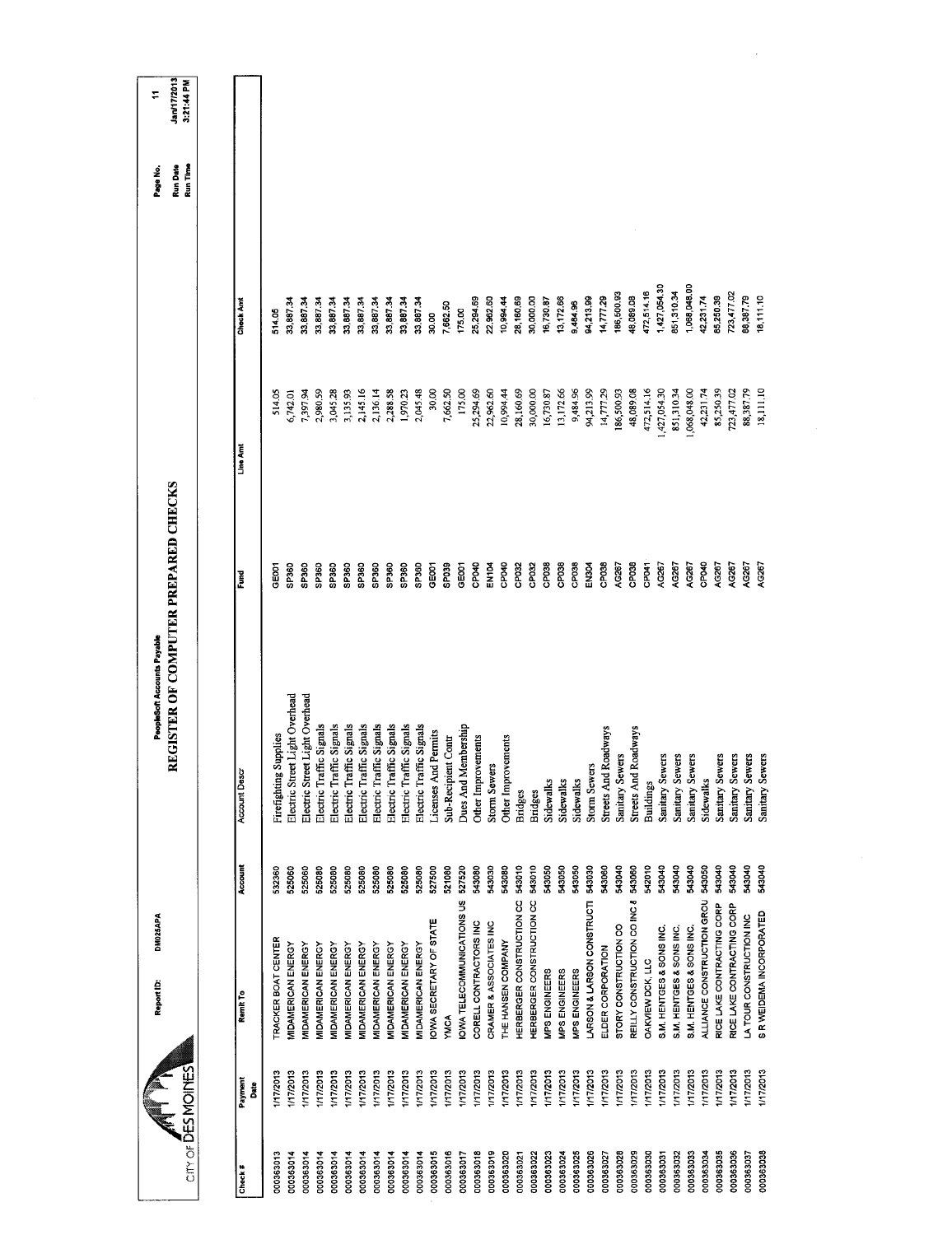| City of DESMOINES |                  | DM025APA<br>Report ID:             |         | REGISTER OF COMPUTER PREPARED CHECKS<br>PeopleSoft Accounts Payable |                   |            |             | Run Date<br>Run Time<br>Page No. | Jan/17/2013<br>3:21:44 PM<br>ä |
|-------------------|------------------|------------------------------------|---------|---------------------------------------------------------------------|-------------------|------------|-------------|----------------------------------|--------------------------------|
|                   |                  |                                    |         |                                                                     |                   |            |             |                                  |                                |
| Check#            | Payment<br>Date  | Remit To                           | Account | <b>Account Descr</b>                                                | Ē                 | Line Amt   | Check Amt   |                                  |                                |
| 000363039         | <b>I/17/2013</b> | R WEIDEMA INCORPORATED             | 543040  | Sanitary Sewers                                                     | AG267             | 89,000.00  | 39,000.00   |                                  |                                |
| 000363040         | 1/17/2013        | S R WEIDEMA INCORPORATED           | 543040  | Sanitary Sewers                                                     | AG267             | 10,896.11  | 10,896.11   |                                  |                                |
| 000363041         | 1/17/2013        | S R WEIDEMA INCORPORATED           | 543040  | Sanitary Sewers                                                     | AG267             | 112,947.30 | 112,947.30  |                                  |                                |
| 000363042         | 117/2013         | SAK CONSTRUCTION LLC               | 543040  | Sanitary Sewers                                                     | EN <sub>104</sub> | 56,248.43  | 56,248.43   |                                  |                                |
| 000363043         | <b>I/17/2013</b> | SAK CONSTRUCTION LLC               | 543040  | Sanitary Sewers                                                     | EN104             | 227,171.43 | 227, 171.43 |                                  |                                |
| 000363044         | <b>I/17/2013</b> | BALL TEAM LLC                      | 542010  | <b>Buildings</b>                                                    | CPD4D             | 126,576.37 | 126,576.37  |                                  |                                |
| 000363045         | 117/2013         | JOINER CONSTRUCTION CO INC         | 543080  | Other Improvements                                                  | CPD40             | 1,782.38   | 1,782.38    |                                  |                                |
| 000363046         | <b>I/17/2013</b> | JOINER CONSTRUCTION CO INC         | 543080  | Other Improvements                                                  | CP040             | 4,723.73   | 4,723.73    |                                  |                                |
| 000363047         | <b>I/17/2013</b> | JOINER CONSTRUCTION CO INC         | 542010  | <b>Buildings</b>                                                    | GP034             | 172,660.00 | 172,560.00  |                                  |                                |
| 000363048         | 1/17/2013        | BUILDING CRAFTS INC                | 543040  | Sanitary Sewers                                                     | AG267             | 82,820.54  | 82,820.54   |                                  |                                |
| 000363049         | 1/17/2013        | MIDAMERICAN ENERGY                 | 525185  | ë<br>Data Circui                                                    | <b>ISO33</b>      | 125.00     | 125.00      |                                  |                                |
| 000363050         | 117/2013         | LANGUAGE LINE SERVICES             | 521290  | Interpreter Service                                                 | <b>IS033</b>      | 113.59     | 113.59      |                                  |                                |
| 000363051         | 1/17/2013        | BAKER AND TAYLOR COMPANY A         | 531025  | Books/Print Materials                                               | CP <sub>042</sub> | 195.87     | 2,409.91    |                                  |                                |
| 000363051         | <b>I/17/2013</b> | BAKER AND TAYLOR COMPANY A         | 531025  | <b>Books/Print Materials</b>                                        | CP042             | 262.08     | 2,409.91    |                                  |                                |
| 000363051         | 117/2013         | BAKER AND TAYLOR COMPANY A         | 531025  | Books/Print Materials                                               | CP042             | 1,851.72   | 2,409.91    |                                  |                                |
| 000363051         | 1/17/2013        | BAKER AND TAYLOR COMPANY A         | 531025  | Books/Print Materials                                               | CPD42             | 100.24     | 2,409.91    |                                  |                                |
| 000363052         | 1/17/2013        | BANKERS TRUST COMPANY              | 527800  | <b>Bank Charges</b>                                                 | EN051             | 690.00     | 690.00      |                                  |                                |
| 000363053         | 117/2013         | AIR FILTER SALES & SERVICE         | 532150  | Parts-Machinery & Equip (Non-M                                      | GE <sub>001</sub> | 11.56      | 30.58       |                                  |                                |
| 000363053         | 1/17/2013        | AIR FILTER SALES & SERVICE         | 532150  | Parts-Machinery & Equip (Non-M                                      | GEDO1             | 19.02      | 30.58       |                                  |                                |
| 000363054         | 1/17/2013        | ARAMARK UNIFORM SERVICES IN        | 527090  | Uniforms/Uniform Rental                                             | AG251             | 105.74     | 372.56      |                                  |                                |
| 000363054         | 1/17/2013        | <b>ARAMARK UNIFORM SERVICES IN</b> | 527090  | Uniforms/Uniform Rental                                             | AG251             | 60.10      | 372.56      |                                  |                                |
| 000363054         | <b>I/17/2013</b> | ARAMARK UNIFORM SERVICES IN        | 527090  | Uniforms/Uniform Rental                                             | AG251             | 22.68      | 372.56      |                                  |                                |
| 000363054         | <b>I/17/2013</b> | ARAMARK UNIFORM SERVICES IN        | 527090  | Uniforms/Uniform Rental                                             | AG251             | 39,85      | 372.56      |                                  |                                |
| 000363054         | 117/2013         | ARAMARK UNIFORM SERVICES IN        | 527090  | Jniforms/Uniform Rental                                             | AG251             | 6.21       | 372.56      |                                  |                                |
| 000363054         | 1/17/2013        | <b>ARAMARK UNIFORM SERVICES IN</b> | 527090  | Uniforms/Uniform Rental                                             | AG251             | 100.52     | 372.56      |                                  |                                |
| 000363054         | 1/17/2013        | ARAMARK UNIFORM SERVICES IN        | 527090  | Uniforms/Uniform Rental                                             | AG251             | 7.40       | 372.56      |                                  |                                |
| 000363054         | 1/17/2013        | <b>ARAMARK UNIFORM SERVICES IN</b> | 527090  | Uniforms/Uniform Rental                                             | AG251             | 27.11      | 372.56      |                                  |                                |
| 000363054         | I/17/2013        | ARAMARK UNIFORM SERVICES IN        | 527090  | Uniforms/Uniform Rental                                             | AG257             | 2.95       | 37256       |                                  |                                |
| 000363055         | 117/2013         | DOORS INC                          | 532140  | Lumber, Wood Products And Insu                                      | CP <sub>034</sub> | 54.00      | 66.53       |                                  |                                |
| 000363055         | 1/17/2013        | DOORS INC                          | 532140  | ood Products And Insu<br>Lumber, W                                  | CP034             | 12.53      | 66.53       |                                  |                                |
| 000363056         | 1/17/2013        | DES MOINES WATER WORKS             | 525050  | Water Use                                                           | AG251             | 38.89      | 95.16       |                                  |                                |
| 000363056         | 117/2013         | DES MOINES WATER WORKS             | 525050  | Water Use                                                           | EN101             | 6.00       | 95.16       |                                  |                                |
| 000363056         | I/17/2013        | DES MOINES WATER WORKS             | 525050  | Water Use                                                           | EN <sub>101</sub> | 14.00      | 95.16       |                                  |                                |
| 000363056         | 1/17/2013        | DES MOINES WATER WORKS             | 525050  | Water Use                                                           | EN <sub>101</sub> | 10.27      | 95.16       |                                  |                                |
| 000363056         | 117/2013         | DES MOINES WATER WORKS             | 525050  | Water Use                                                           | <b>INTO</b>       | 7.00       | 95.16       |                                  |                                |
|                   |                  |                                    |         |                                                                     |                   |            |             |                                  |                                |

 $\sim$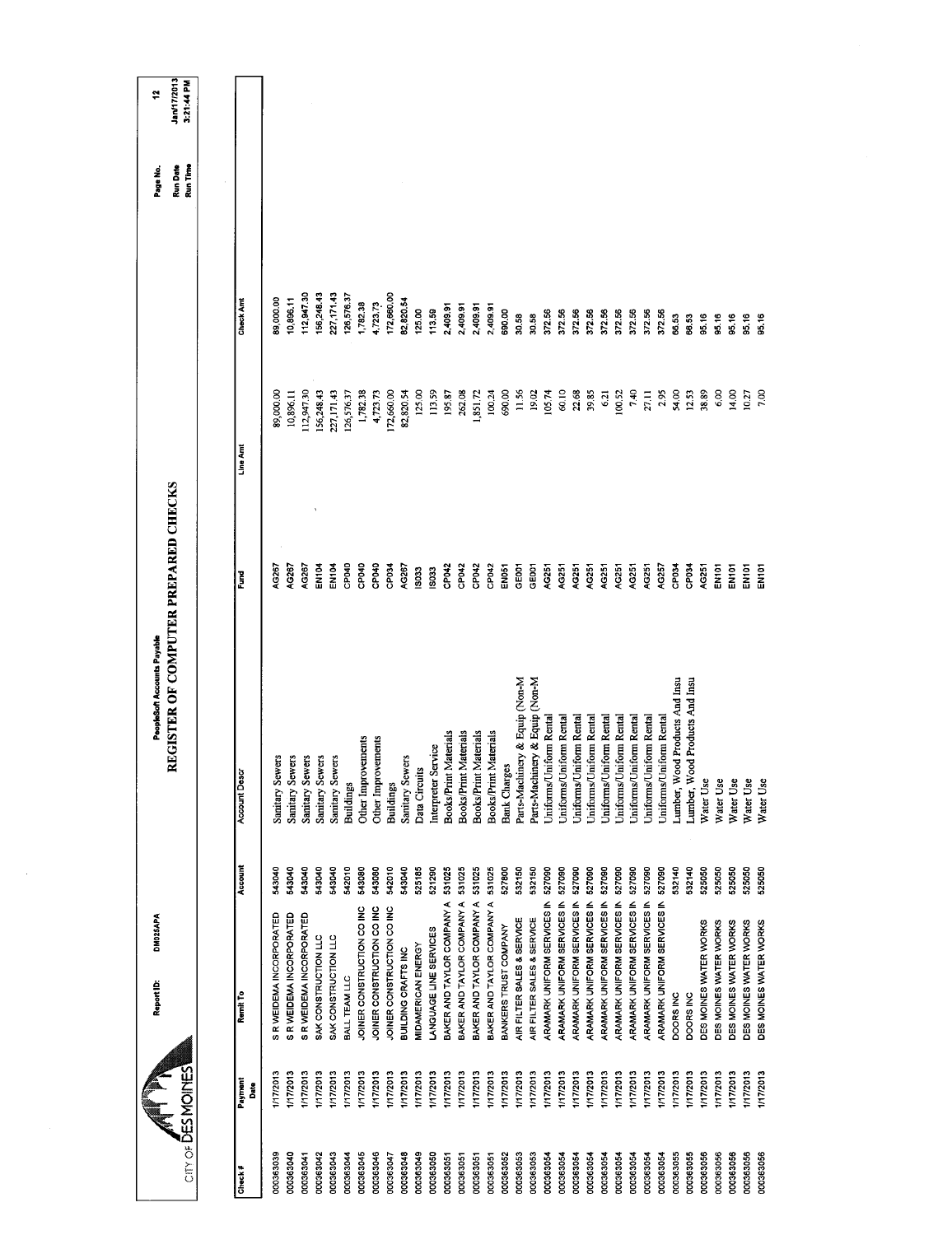| CITY OF DES MOINES            | DM025APA<br>Report ID:     |         | REGISTER OF COMPUTER PREPARED CHECKS<br>PeopleSoft Accounts Payable |                   |               |                  | <b>Jan/17/2013</b><br>3:21:44 PM<br>Run Time<br>Run Date<br>Page No. | ÷, |
|-------------------------------|----------------------------|---------|---------------------------------------------------------------------|-------------------|---------------|------------------|----------------------------------------------------------------------|----|
|                               |                            |         |                                                                     |                   |               |                  |                                                                      |    |
| Payment<br>Date<br>Check#     | Remit To                   | Account | Account Descr                                                       | Ēund              | Line Amt      | <b>Check Amt</b> |                                                                      |    |
| 1/17/2013<br>000363056        | DES MOINES WATER WORKS     | 525050  | Water Use                                                           | i<br>이 10         | $\frac{8}{6}$ | 95.16            |                                                                      |    |
| 1/17/2013<br>000363056        | DES MOINES WATER WORKS     | 525050  | Water Use                                                           | <b>EN101</b>      | $\frac{8}{2}$ | 95.16            |                                                                      |    |
| 1/17/2013<br>000363056        | DES MOINES WATER WORKS     | 525050  | Water Use                                                           | EN101             | 6.00          | <b>35.16</b>     |                                                                      |    |
| 1/17/2013<br>000363057        | CRYSTAL CLEAR WATER CO     | 532080  | Food                                                                | GE001             | 15.50         | 8.50             |                                                                      |    |
| 1/17/2013<br>000363057        | CRYSTAL CLEAR WATER CO     | 532080  | Food                                                                | පෙ                | 7,00          | 8.50             |                                                                      |    |
| 1/17/2013<br>000363058        | FASTENAL COMPANY           | 532170  | Minor Equipment And Hand Tools                                      | GE001             | 1,821.98      | 1,821.98         |                                                                      |    |
| 1/17/2013<br>000363059        | GALE                       | 531025  | t Materials<br>Books/Print                                          | CP <sub>042</sub> | 48.57         | 152.37           |                                                                      |    |
| 1/17/2013<br>000363059        | GALE                       | 531025  | <b>Books/Print Materials</b>                                        | CP042             | 103.80        | 152.37           |                                                                      |    |
| 117/2013<br>000363060         | GOLDEN VALLEY SUPPLY CO    | 532140  | Lumber, Wood Products And Insu                                      | CP <sub>034</sub> | 678.74        | 6/8.74           |                                                                      |    |
| 1/17/2013<br>000363061        | GRAINGER INC               | 532040  | anitorial And Sanit<br>Cleaning, J                                  | AG251             | 38.11         | 611.22           |                                                                      |    |
| 1/17/2013<br>000363061        | GRAINGER INC               | 532040  | anitorial And Sanit<br>Cleaning, J                                  | AG251             | 75.88         | 611.22           |                                                                      |    |
| 117/2013<br>000363061         | GRAINGER INC               | 532040  | Cleaning, Janitorial And Sanit                                      | AG251             | 368.72        | 611.22           |                                                                      |    |
| 1/17/2013<br>000363061        | GRAINGER INC               | 532040  | anitorial And Sanit<br>Cleaning, J                                  | AG251             | 128.51        | 611.22           |                                                                      |    |
| 1/17/2013<br>000363062        | GRAYBAR ELECTRIC CO INC    | 532060  | Electrical Supplies And Parts                                       | CP <sub>051</sub> | 477.55        | 1,277.25         |                                                                      |    |
| 117/2013<br>000363062         | GRAYBAR ELECTRIC CO INC    | 532060  | Electrical Supplies And Parts                                       | CP <sub>051</sub> | 15437         | 1,277.25         |                                                                      |    |
| 1/17/2013<br>000363062        | GRAYBAR ELECTRIC CO INC    | 532060  | Electrical Supplies And Parts                                       | CP <sub>051</sub> | 153.50        | 1,277.25         |                                                                      |    |
| 1/17/2013<br>000363062        | GRAYBAR ELECTRIC CO INC    | 532060  | Electrical Supplies And Parts                                       | CP051             | 153.50        | 1,277.25         |                                                                      |    |
| 1/17/2013<br>000363062        | GRAYBAR ELECTRIC CO INC    | 532060  | Electrical Supplies And Parts                                       | SP360             | 131.88        | 1,277.25         |                                                                      |    |
| 1/17/2013<br>000363062        | GRAYBAR ELECTRIC CO INC    | 532060  | Electrical Supplies And Parts                                       | SP360             | 66.41         | 1,277.25         |                                                                      |    |
| 1/17/2013<br>000363062        | GRAYBAR ELECTRIC CO INC    | 532060  | Electrical Supplies And Parts                                       | SP360             | 51.48         | 1,277.25         |                                                                      |    |
| 1/17/2013<br>000363062        | GRAYBAR ELECTRIC CO INC    | 532060  | Electrical Supplies And Parts                                       | SP360             | 62.31         | 1,277.25         |                                                                      |    |
| 1/17/2013<br>000363062        | GRAYBAR ELECTRIC CO INC    | 532060  | Electrical Supplies And Parts                                       | SP360             | 26.25         | 1,277.25         |                                                                      |    |
| 1/17/2013<br>000363063        | HACH COMPANY               | 526110  | R&M-Mechanical Equipment                                            | AG257             | 265.39        | 265.39           |                                                                      |    |
| 1/17/2013<br>000363064        | IOWA ONE CALL              | 521020  | Consultants And Professional S                                      | ENDOO             | 857.90        | 857.90           |                                                                      |    |
| 1/17/2013<br>000363065        | OWA PRISON INDUSTRIES      | 532240  | Traffic And Street Sign Materi                                      | SP360             | 3,744.00      | 3,744.00         |                                                                      |    |
| I/17/2013<br>000363066        | HDS WHITE CAP CONSTRUCTION | 532170  | Minor Equipment And Hand Tools                                      | GEOOT             | 16.58         | 123.04           |                                                                      |    |
| 1/17/2013<br>000363066        | HDS WHITE CAP CONSTRUCTION | 532170  | Minor Equipment And Hand Tools                                      | GE001             | 106.46        | 123.04           |                                                                      |    |
| 1/17/2013<br>000363067        | KOCH BROTHERS              | 526060  | R&M-Office Equipment                                                | GE001             | 310.93        | 4,570.50         |                                                                      |    |
| <b>I/17/2013</b><br>000363067 | KOCH BROTHERS              | 527140  | Copy Equipment Rental And Expe                                      | GE001             | 403.42        | 4,570.50         |                                                                      |    |
| 1/17/2013<br>000363067        | KOCH BROTHERS              | 527140  | Copy Equipment Rental And Expe                                      | GE001             | 3.53          | 4,570.50         |                                                                      |    |
| 1/17/2013<br>000363067        | KOCH BROTHERS              | 527140  | Copy Equipment Rental And Expe                                      | GEOOT             | 477.40        | 4,570.50         |                                                                      |    |
| 1/17/2013<br>000363067        | KOCH BROTHERS              | 527140  | Copy Equipment Rental And Expe                                      | GE001             | 2.51          | 4,570.50         |                                                                      |    |
| 1/17/2013<br>000363067        | KOCH BROTHERS              | 523020  | And Reproduction Exp<br>Photocopy                                   | GE001             | 510.69        | 1,570.50         |                                                                      |    |
| <b>I/17/2013</b><br>000363067 | <b>KOCH BROTHERS</b>       | 523020  | And Reproduction Exp<br>Photocopy                                   | AG251             | ,002.95       | 570.50           |                                                                      |    |
| 1/17/2013<br>000363067        | <b>COCH BROTHERS</b>       | 523020  | And Reproduction Exp<br>Photocopy                                   | AG251             | 286.85        | 4,570.50         |                                                                      |    |
|                               |                            |         |                                                                     |                   |               |                  |                                                                      |    |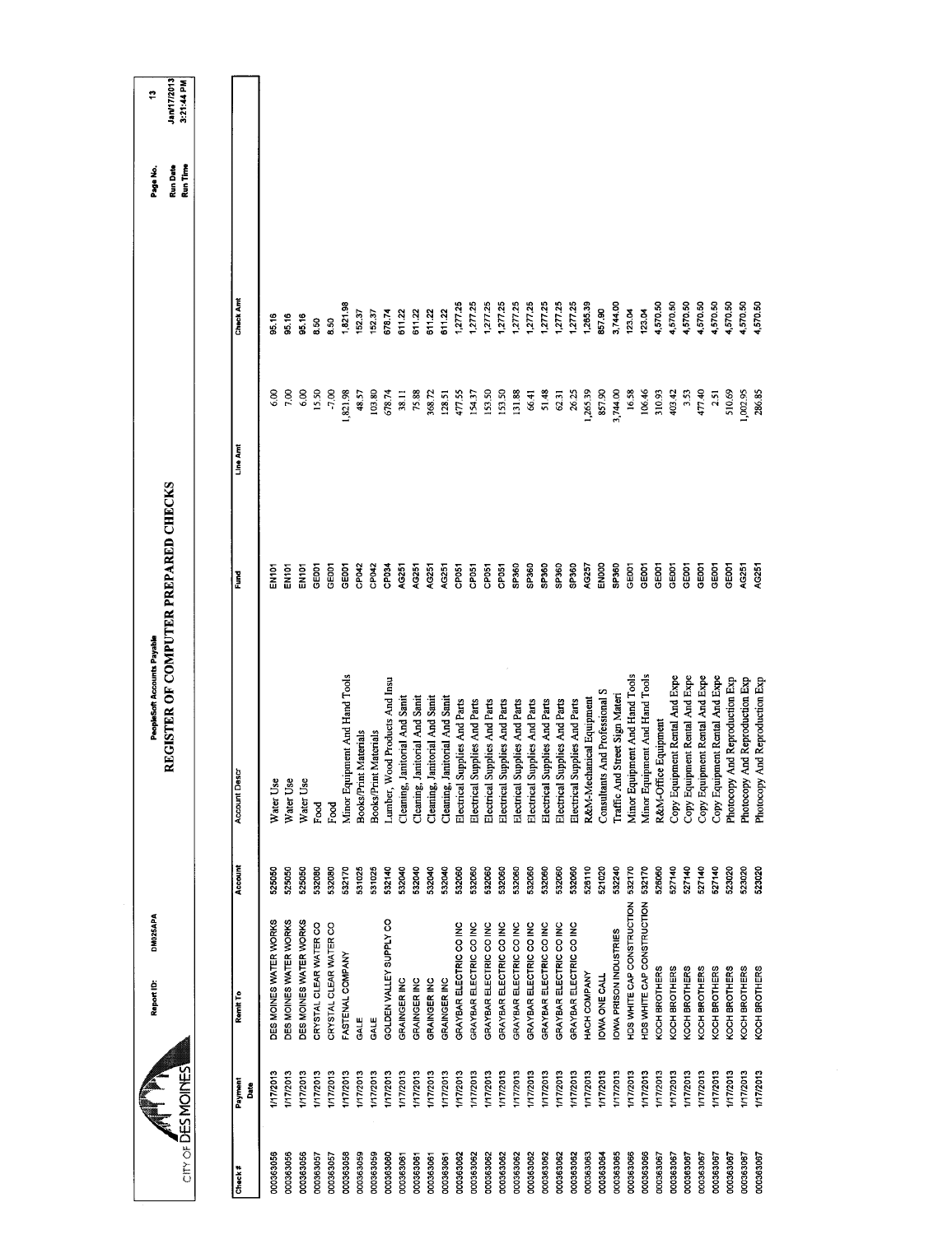| $CITY$ of $\overline{DES}$ MOINES |                  | Report ID:                 | DM025APA | REGISTER OF COMPUTER PREPARED CHECKS<br>PeopleSoft Accounts Payable |                   |            |           | <b>Run Date</b><br>Run Time<br>Page No. | Jan/17/2013<br>3:21:44 PM<br>₹ |
|-----------------------------------|------------------|----------------------------|----------|---------------------------------------------------------------------|-------------------|------------|-----------|-----------------------------------------|--------------------------------|
|                                   |                  |                            |          |                                                                     |                   |            |           |                                         |                                |
| Check#                            | Payment<br>å     | Remit To                   | Account  | Account Desc                                                        | Fund              | Line Arrit | Check Amt |                                         |                                |
| 000363067                         | 1/17/2013        | KOCH BROTHERS              | 523020   | Photocopy And Reproduction Exp                                      | AG257             | (73.77)    | 4,570.50  |                                         |                                |
| 000363067                         | 1/17/2013        | KOCH BROTHERS              | 523090   | Cost Per Copy Fee                                                   | GE001             | 11.85      | 4.570.50  |                                         |                                |
| 000363067                         | I/17/2013        | KOCH BROTHERS              | 523090   | Cost Per Copy Fee                                                   | 3E001             | 92.67      | 1,570.50  |                                         |                                |
| 000363067                         | 1/17/2013        | KOCH BROTHERS              | 523090   | Cost Per Copy Fee                                                   | GE001             | 96.50      | 4,570.50  |                                         |                                |
| 000363067                         | 1/17/2013        | KOCH BROTHERS              | 523020   | Photocopy And Reproduction Exp                                      | GE001             | 278.57     | 4,570.50  |                                         |                                |
| 000363067                         | 1/17/2013        | KOCH BROTHERS              | 523020   | Photocopy And Reproduction Exp                                      | GEOOT             | 335.27     | 4,570.50  |                                         |                                |
| 000363067                         | 1/17/2013        | KOCH BROTHERS              | 527140   | Copy Equipment Rental And Expe                                      | GE <sub>001</sub> | 17.13      | 4,570.50  |                                         |                                |
| 000363067                         | 1/17/2013        | KOCH BROTHERS              | 527140   | Copy Equipment Rental And Expe                                      | GE001             | 566.46     | 4,570.50  |                                         |                                |
| 000363068                         | 117/2013         | KRYGER GLASS CO            | 531010   | General Office                                                      | GE001             | 294.20     | 615.45    |                                         |                                |
| 000363068                         | <b>I/17/2013</b> | KRYGER GLASS CO            | 531010   | General Office                                                      | GE001             | 321.25     | 615.45    |                                         |                                |
| 000363069                         | 117/2013         | BLACK BOX NETWORK SERVICES | 525140   | Tele-Equip. Purchase (Non-Revo                                      | <b>ISO33</b>      | 287.50     | 61,030.13 |                                         |                                |
| 000363069                         | 1/17/2013        | BLACK BOX NETWORK SERVICES | 525140   | Purchase (Non-Revo<br>Tele-Equip.                                   | 19033             | 62.00      | 61,030.13 |                                         |                                |
| 000363069                         | 1/17/2013        | BLACK BOX NETWORK SERVICES | 525140   | Tele-Equip. Purchase (Non-Revo                                      | IS033             | 237.00     | 61,030.13 |                                         |                                |
| 000363069                         | 1/17/2013        | BLACK BOX NETWORK SERVICES | 525155   | Telephone Service                                                   | 503               | 38,426.07  | 61,030.13 |                                         |                                |
| 000363069                         | 1/17/2013        | BLACK BOX NETWORK SERVICES | 525155   | Telephone Service                                                   | <b>ISO33</b>      | 8,488.49   | 61,030.13 |                                         |                                |
| 000363069                         | 1/17/2013        | BLACK BOX NETWORK SERVICES | 525155   | Telephone Service                                                   | IS033             | 4,013.83   | 61,030.13 |                                         |                                |
| 000363069                         | 1/17/2013        | BLACK BOX NETWORK SERVICES | 525155   | Telephone Service                                                   | 5033              | 5,299.20   | 61,030.13 |                                         |                                |
| 000363069                         | 1/17/2013        | BLACK BOX NETWORK SERVICES | 525155   | Telephone Service                                                   | <b>SO33</b>       | 4,216.04   | 61,030.13 |                                         |                                |
| 000363070                         | I/17/2013        | PIGOTT INC                 | 531035   | Computer Equipment                                                  | CP <sub>051</sub> | 1,156.68   | 1,156.68  |                                         |                                |
| 000363071                         | 1/17/2013        | ACME TOOLS                 | 532170   | Minor Equipment And Hand Tools                                      | GE001             | 18.18      | 18.18     |                                         |                                |
| 000363072                         | 1/17/2013        | SAFETY-KLEEN CORPORATION   | 522010   | Contract Carriers                                                   | SP360             | 488.98     | 488.98    |                                         |                                |
| 000363073                         | 1/17/2013        | SAMS CLUB                  | 532080   | Food                                                                | ET901             | 82.10      | 82.10     |                                         |                                |
| 000363074                         | 117/2013         | SECURITY LOCKSMITHS        | 526090   | R&M-Miscellaneous Equipment Or                                      | GEOO1             | 53.00      | 7750      |                                         |                                |
| 000363074                         | 1/17/2013        | <b>SECURITY LOCKSMITHS</b> | 532100   | Hardware Items                                                      | AG251             | 17.50      | 7750      |                                         |                                |
| 000363074                         | <b>I/17/2013</b> | SECURITY LOCKSMITHS        | 532100   | Hardware Items                                                      | GE001             | 7,00       | 77.50     |                                         |                                |
| 000363075                         | 1772013          | SIMPLEXGRINNELL LP         | 526010   | R&M-Buildings                                                       | AG251             | 554.00     | 974.00    |                                         |                                |
| 000363075                         | 1/17/2013        | SIMPLEXGRINNELL LP         | 532150   | Parts-Machinery & Equip (Non-M                                      | CP <sub>034</sub> | 420.00     | 974.00    |                                         |                                |
| 000363076                         | 1/17/2013        | TRUCK EQUIPMENT INC        | 526040   | R&M-Automotive Equipment                                            | AG265             | 5,038.00   | 5,038.00  |                                         |                                |
| 000363077                         | 117/2013         | <b>CENTURYLINK</b>         | 526080   | R&M-Radio & Related Equipment                                       | GE001             | 270.74     | 18,369.88 |                                         |                                |
| 000363077                         | 1/17/2013        | CENTURYLINK                | 525155   | Telephone Service                                                   | CEOOT             | 221.85     | 18,369.88 |                                         |                                |
| 000363077                         | 1/17/2013        | CENTURYLINK                | 525155   | Telephone Service                                                   | <b>ISO33</b>      | 94.12      | 18,369.88 |                                         |                                |
| 000363077                         | <b>I/17/2013</b> | CENTURYLINK                | 525155   | <b>Telephone Service</b>                                            | <b>ISO33</b>      | 98.38      | 18,369.88 |                                         |                                |
| 000363077                         | 117/2013         | CENTURYLINK                | 525185   | Data Circuits                                                       | 15033             | 383.14     | 18,369.88 |                                         |                                |
| 000363077                         | <b>I/17/2013</b> | CENTURYLINK                | 525185   | Data Circuits                                                       | 5033              | 603.03     | 18,369.88 |                                         |                                |
| 000363077                         | 1/17/2013        | CENTURYLINK                | 525150   | Telephone Service (Cell)                                            | ENSOT             | $-143.84$  | 18,369.88 |                                         |                                |
|                                   |                  |                            |          |                                                                     |                   |            |           |                                         |                                |

 $\sim 10^{-1}$